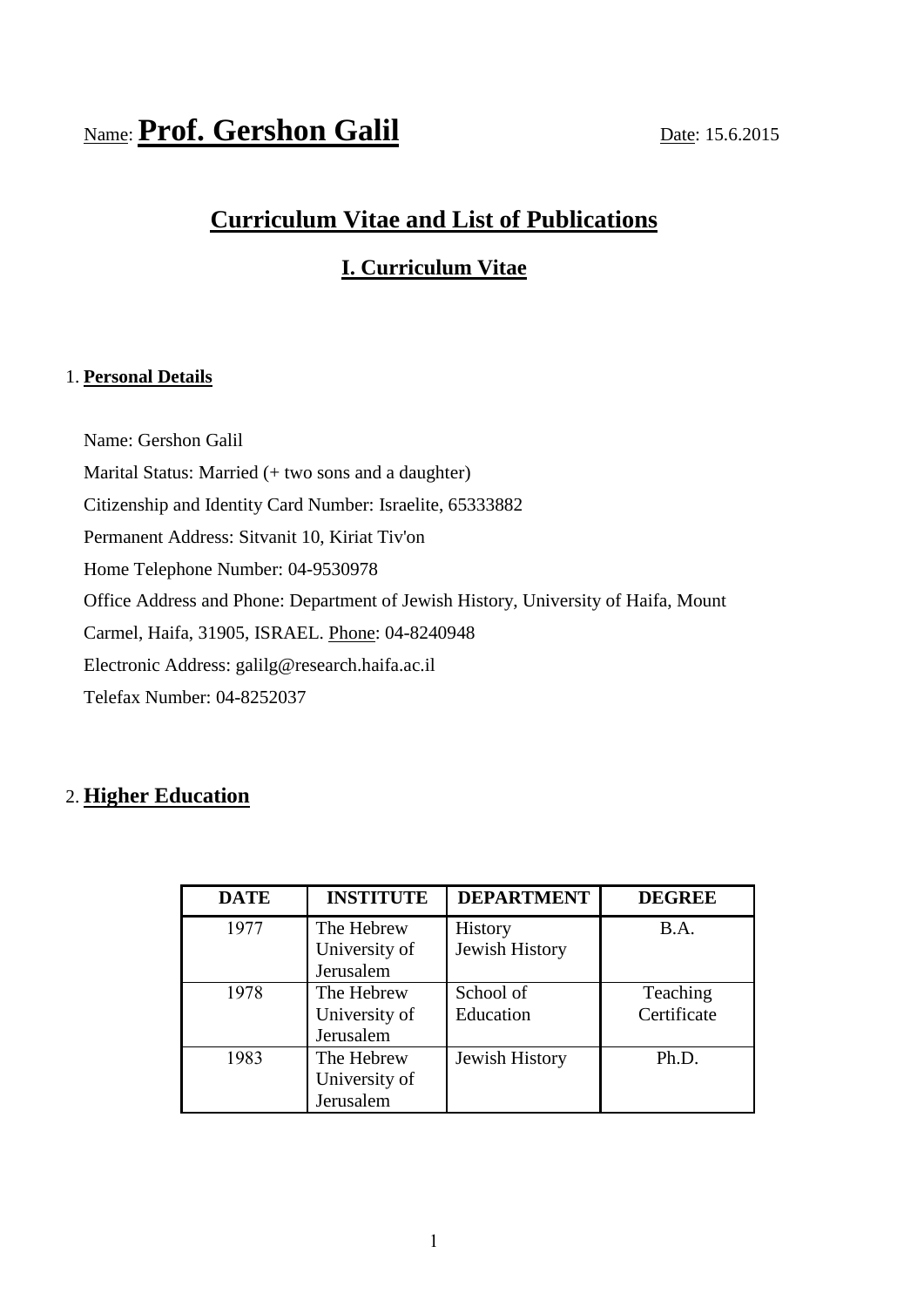| <b>DATE</b> | <b>INSTITUTE</b>                         | <b>DEPARTMENT</b>                                      | <b>RANK</b>                 |
|-------------|------------------------------------------|--------------------------------------------------------|-----------------------------|
| 1980-1985   | The Hebrew<br>University of<br>Jerusalem | Jewish History                                         | Assistant                   |
| 1986-1987   | The Hebrew<br>University of<br>Jerusalem | Jewish History                                         | Instructor                  |
| 1987-1988   | University of<br>Haifa                   | Jewish History<br>and Land of Israel<br><b>Studies</b> | Lecturer<br>(proposed rank) |
| 1989-1996   | University of<br>Haifa                   | Jewish History<br>and Land of Israel<br><b>Studies</b> | Lecturer                    |
| 1996-2002   | University of<br>Haifa                   | Jewish History<br>and Land of Israel<br><b>Studies</b> | Senior Lecturer             |
| 2002-2010   | University of<br>Haifa                   | Jewish History<br><b>Biblical Studies</b>              | Associate<br>Professor      |
| $2011 -$    | University of<br>Haifa                   | Jewish History<br><b>Biblical Studies</b>              | <b>Full Professor</b>       |

# 3. **Academic Ranks and Tenure in Institutes of Higher Education**

# 4. **Offices in University Academic Administration**

Chair of the Department of Jewish History – 2000-2003 Member of the tenders committee of the university  $-2001$  -Head of the M.A. program "The Bible and its World" – 2002 – Member of the M.A. committee of the Department of Jewish History – 2003-2006 Head, *Ruah HaHinuch*: The Interdisciplinary Program of the Faculty of Education and the Faculty of Humanities – 2012-

# 5. **Scholarly Positions and Activities outside the University**

# **Offices in Professional Associations**

Member of the scientific committee of Yad Izhak Ben-Zvi, Jerusalem – 2003-2005 Member of the scientific committee of Yad Izhak Ben-Zvi, Haifa – 1988 - Member of the managing committee of the Israel Society for Assyriology and Ancient Near Eastern Studies – 1999-2001, 2005 - Member of the committee of Yad Izhak Ben-Zvi Prize, Jerusalem – 2003 Chairman of the Israel Society for Assyriology and Ancient Near Eastern Studies – 2011 Member of the Israel Prize committee (Biblical Studies) – 2015

# **Referee and Reviewer for Professional Journals, and other Scientific Works**

 Referee for the journal CATHEDRA – 1997-1998 Reviewer for the professional journals: CBQ, Qadmoniot, RBL Reader of Ph.D. and M.A. Dissertations – 2000 -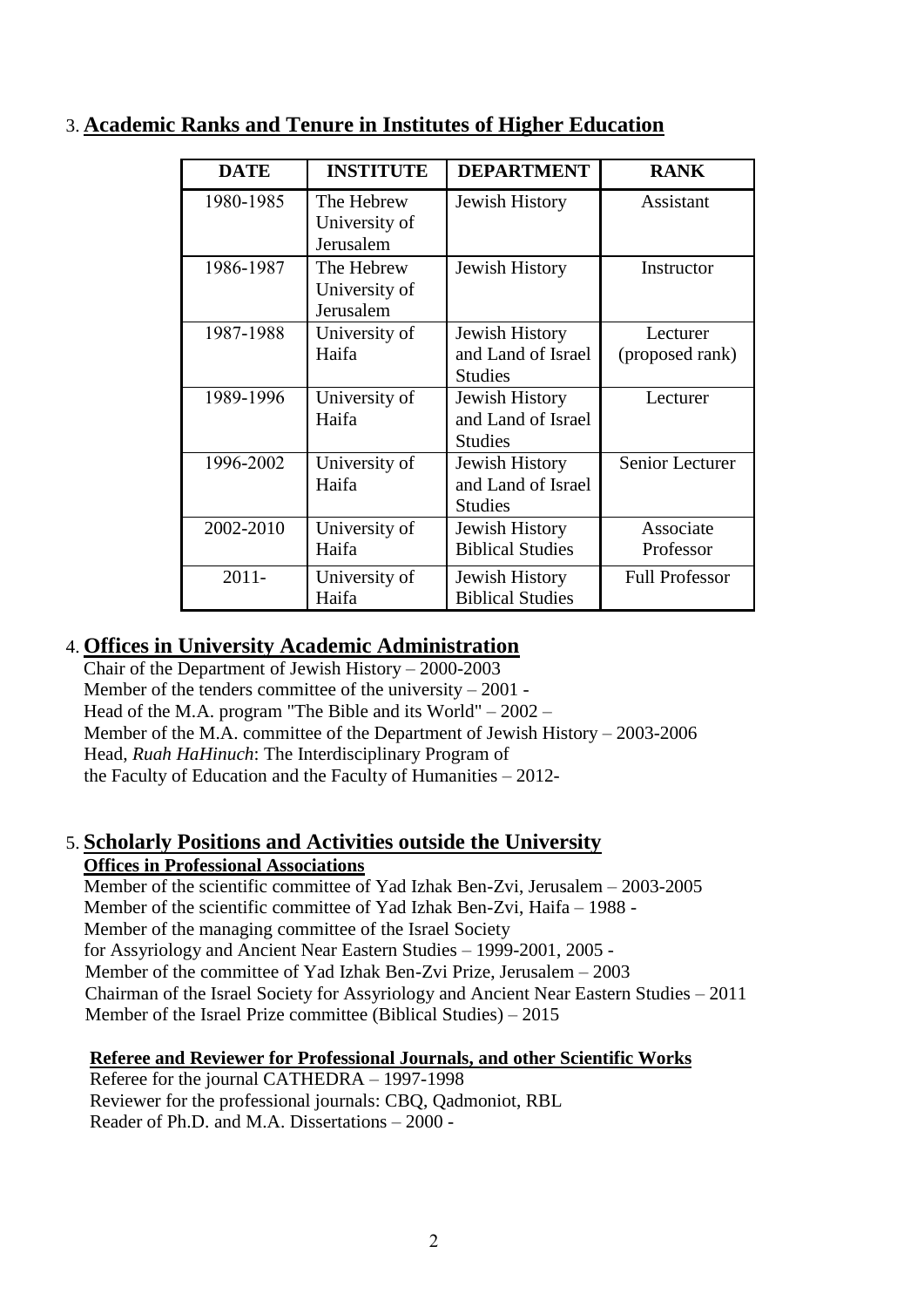# **Membership in Professional Associations**

Member of the Israel Society for Assyriology and Ancient Near Eastern Studies Member of the World Union of Jewish Studies. Member of the Society of Biblical Literature. Member of ASOR (American Schools of Oriental Research)

# **Active Participation in Scholarly Conferences**

# 6a. **Conferences in Israel**

| Conference                                            | <b>Place &amp; Date</b> | <b>Title of Presentation</b>                                |
|-------------------------------------------------------|-------------------------|-------------------------------------------------------------|
|                                                       |                         |                                                             |
| 9 <sup>th</sup> World Congress of Jewish Studies      | Jerusalem, 1985         | Sennacherib's Campaign to the West                          |
| <b>Galilee Studies</b>                                | Haifa, 1989             | Geba', Beth-Dagon and the Boundary                          |
|                                                       |                         | between Asher and Zebulun                                   |
| 10 <sup>th</sup> World Congress of Jewish Studies     | Jerusalem, 1989         | The Formation of Judah                                      |
| 11 <sup>th</sup> World Congress of Jewish Studies     | Jerusalem, 1993         | The Crystallization of the Book of Joshua                   |
| 17 <sup>th</sup> Congress of the Zalman Shazar Center | Tel-Aviv, 1993          | The Economic Activity of Wealthy                            |
| for Jewish History                                    |                         | Families in Nineveh in the $8^{\text{th}}$ -7 <sup>th</sup> |
|                                                       |                         | Centuries B.C.                                              |
| The Stage of the Historian of the Zalman              | Haifa, 1999             | Monogamy and Monotheism in the                              |
| Shazar Center for Jewish History                      |                         | <b>Ancient Near East</b>                                    |
| 4 <sup>th</sup> Conference of the Israel Society for  | Haifa, 2001             | Serfs and Slaves in the Neo-Assyrian                        |
| <b>Assyriology and Ancient Near Eastern</b>           |                         | Empire                                                      |
| <b>Studies</b>                                        |                         |                                                             |
| 6 <sup>th</sup> Conference of the Israel Society for  | Jerusalem, 2003         | * Disorder and Corruption in the Neo-                       |
| <b>Assyriology and Ancient Near Eastern</b>           |                         | <b>Assyrian Empire</b>                                      |
| <b>Studies</b>                                        |                         |                                                             |
| Polemics in the Bible                                 | Haifa, 2004             | * Polemics and Propaganda in the                            |
|                                                       |                         | Deuteronomistic History                                     |
| 14 <sup>th</sup> World Congress                       | Jerusalem, 2005         | * The Rise and Fall of two Regional                         |
| of Jewish Studies                                     |                         | Empires                                                     |
| Israelite and Jewish Identity during the              | Bar Ilan,               | * Judean Identity at the Beginning of the                   |
| <b>Biblical and Second Temple Periods:</b>            | 2008                    | Monarchic Age                                               |
| Tribalism, Nationhood and Religion                    |                         |                                                             |
| The Manasseh Hill-Country Survey                      | Haifa, 2008             | * Polemics and Propaganda in Biblical                       |
|                                                       |                         | Historiography                                              |
| Leaders and Leadership in Jewish Culture              | Haifa, 2009             | * Charisma and Imperialism in Israel and                    |
|                                                       |                         | in the Ancient Near East                                    |
| The Age of Monarchy in Israel                         | Bar Ilan,               | * The Book of Samuel: Formation and                         |
|                                                       | 2009                    | <b>Historical Reliability</b>                               |
| 15 <sup>th</sup> World Congress                       | Jerusalem, 2009         | Solomon's Temple:                                           |
| of Jewish Studies                                     |                         | <b>Fiction or Reality</b>                                   |
| The Bible in Light of Modern Research                 | Haifa, 2009             | Hezekiah in the Maelstrom between                           |
|                                                       |                         | Sennacherib and Shabataka                                   |
| The Book of Chronicles                                | Bar Ilan, 2010          | <b>Retribution in Chronicles</b>                            |
| THE ANCIENT NEAR EAST IN THE 12 <sup>th</sup> -       | Haifa, 2010             | The Hebrew Inscription from Khirbet                         |
| 10 <sup>TH</sup> CENTURIES BCE: CULTURE AND           |                         | Qeiyafa/Neta'im: Script, Language,                          |
| <b>HISTORY</b>                                        |                         | Literature and History                                      |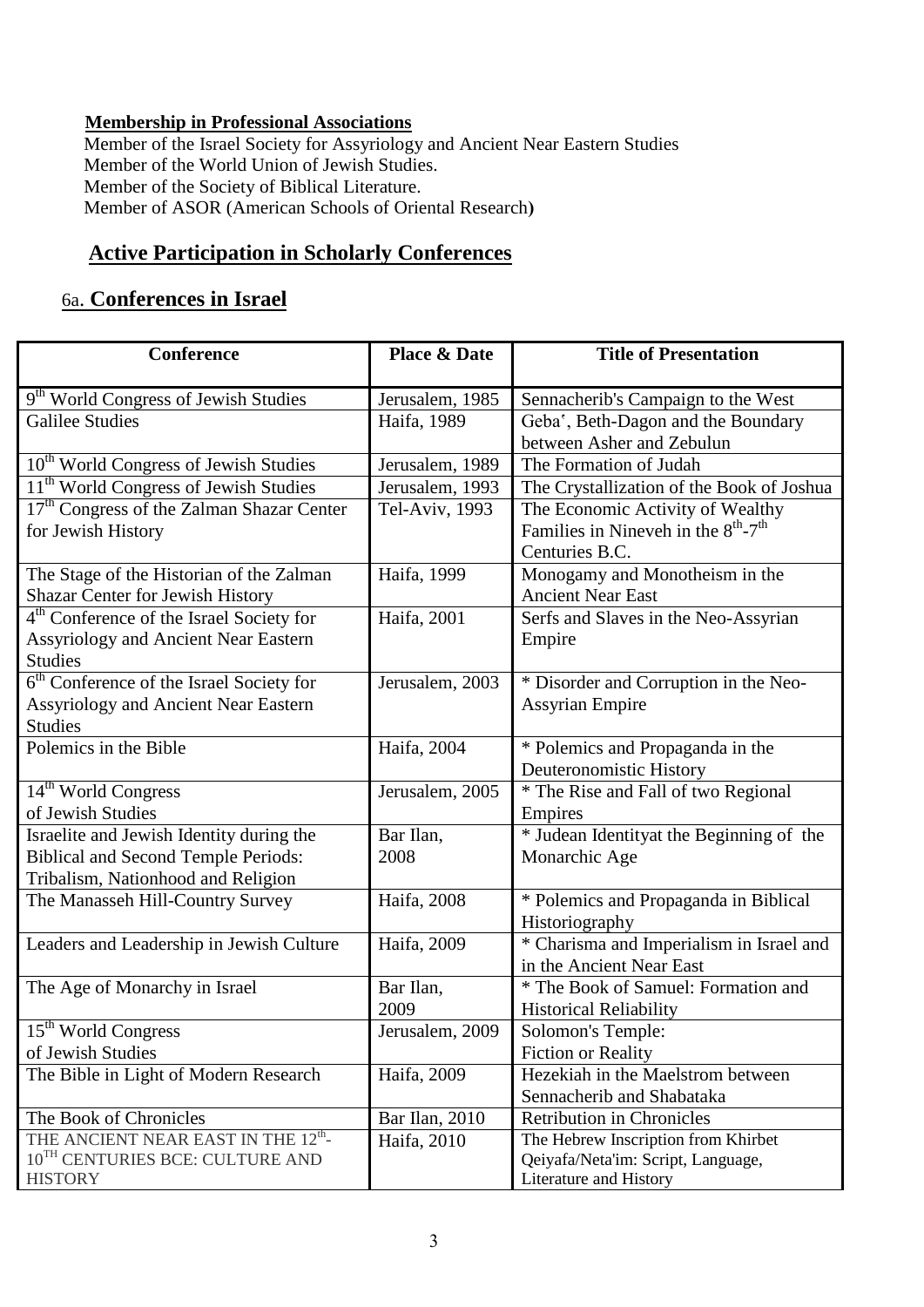| A conference in honour of Prof. Rainey     | Bar Ilan, 2010 | The Book of Joshua                      |  |
|--------------------------------------------|----------------|-----------------------------------------|--|
| New Studies on Jerusalem                   | Bar Ilan, 2010 | King David's first decade as king of    |  |
|                                            |                | Jerusalem and his relations with the    |  |
|                                            |                | Philistines in light of the Qeiyafa     |  |
|                                            |                | excavation and inscription              |  |
| The Kingdom of David and Solomon in        | Haifa, 2012    | The Kingdom of Palestin in light of new |  |
| light of new Epigraphic and Archaeological |                | Epigraphic and Archaeological Data      |  |
| Data                                       |                |                                         |  |
| New Studies on Jerusalem                   | Bar Ilan, 2013 | "yyn hlq": The Most Ancient Hebrew      |  |
|                                            |                | <b>Inscription from Jerusalem</b>       |  |
| Israel Academy of Sciences - Conference in | Jerusalem,     | The Rise and Fall of the Kingdom of     |  |
| Honor of Jacob Klein                       | 2014           | Palestin/Patin                          |  |
| New Studies on Jerusalem                   | Bar Ilan, 2014 | Jerusalem, Hamath and Philistine Gath   |  |
|                                            |                | in the $10^{th}$ Century BCE            |  |

# **6b**. **Conferences in Europe and USA**

| <b>Conference</b>                                               | <b>Place &amp; Date</b> | <b>Title of Presentation</b>              |
|-----------------------------------------------------------------|-------------------------|-------------------------------------------|
| 39 <sup>th</sup> Rencontre Assyriologique                       | Heidelberg,             | <b>Conflicts between Assyrian Vassals</b> |
| Internationale: Assyrien im Wandel                              | 1992                    |                                           |
| der Zeiten                                                      |                         |                                           |
| 44 <sup>th</sup> Rencontre Assyriologique                       | Venice,                 | The Boundaries of Aram-Damascus           |
| Internationale: Landscapes,                                     | 1997                    |                                           |
| Territories, Frontiers and Horizons in                          |                         |                                           |
| the Ancient Near East                                           |                         |                                           |
| $52th$ Rencontre Assyriologique                                 | Münster, Germany,       | David and Hazael: War, Peace, Stones and  |
| Internationale: Krieg und Frieden im                            | 2006                    | Memory                                    |
| Alten Vorderasien                                               |                         |                                           |
| Society of Biblical Literature, 2007                            | Vienna, 2007            | Israelite Exiles in Media: A New Look at  |
| <b>International Meeting</b>                                    |                         | ND 2443                                   |
| Society of Biblical Literature, 2009                            | Rome, 2009              | Appropriation of Land by Officials in the |
| <b>International Meeting</b>                                    |                         | Neo-Assyrian Period                       |
| LV - Rencontre Assyriologique                                   | Paris, 2009             | The Family in the                         |
| Internationale: The Family in the                               |                         | Neo-Assyrian Period                       |
| <b>Ancient Near East: Realities,</b>                            |                         |                                           |
| Symbolisms and Images                                           |                         |                                           |
| VIIIe Colloque International sur                                | Paris,                  | The Script and the Language of the        |
| La Transeuphratène à l'époque perse:                            | April 2010              | Hebrew Inscription from Khirbet           |
| crises et autres difficultés                                    |                         | Qeiyafa/Neta'im                           |
| VIIIe Colloque International sur                                | Paris,                  | "The secret things belong to the Lord our |
| La Transeuphratène à l'époque perse:                            | April 2010              | God" (Deut 29:29): Retribution in the     |
| crises et autres difficultés                                    |                         | Persian Period                            |
| The Ancient Near East in the $12^{\text{th}}$ -10 <sup>th</sup> | Haifa                   | The Hebrew Inscription from Khirbet       |
| Centuries BCE: Culture and History -                            | <b>May 2010</b>         | Qeiyafa/Neta'im: Script, Language,        |
| 2010 International Meeting                                      |                         | Literature and History                    |
| <b>Oxford Senior Old Testament Seminar</b>                      | Oxford                  | The Khirbet Qeiyafa inscription and its   |
| of the Faculty of Theology of the                               | May 2010                | implications for Biblical studies         |
| <b>INVITED</b><br>University of Oxford,                         |                         |                                           |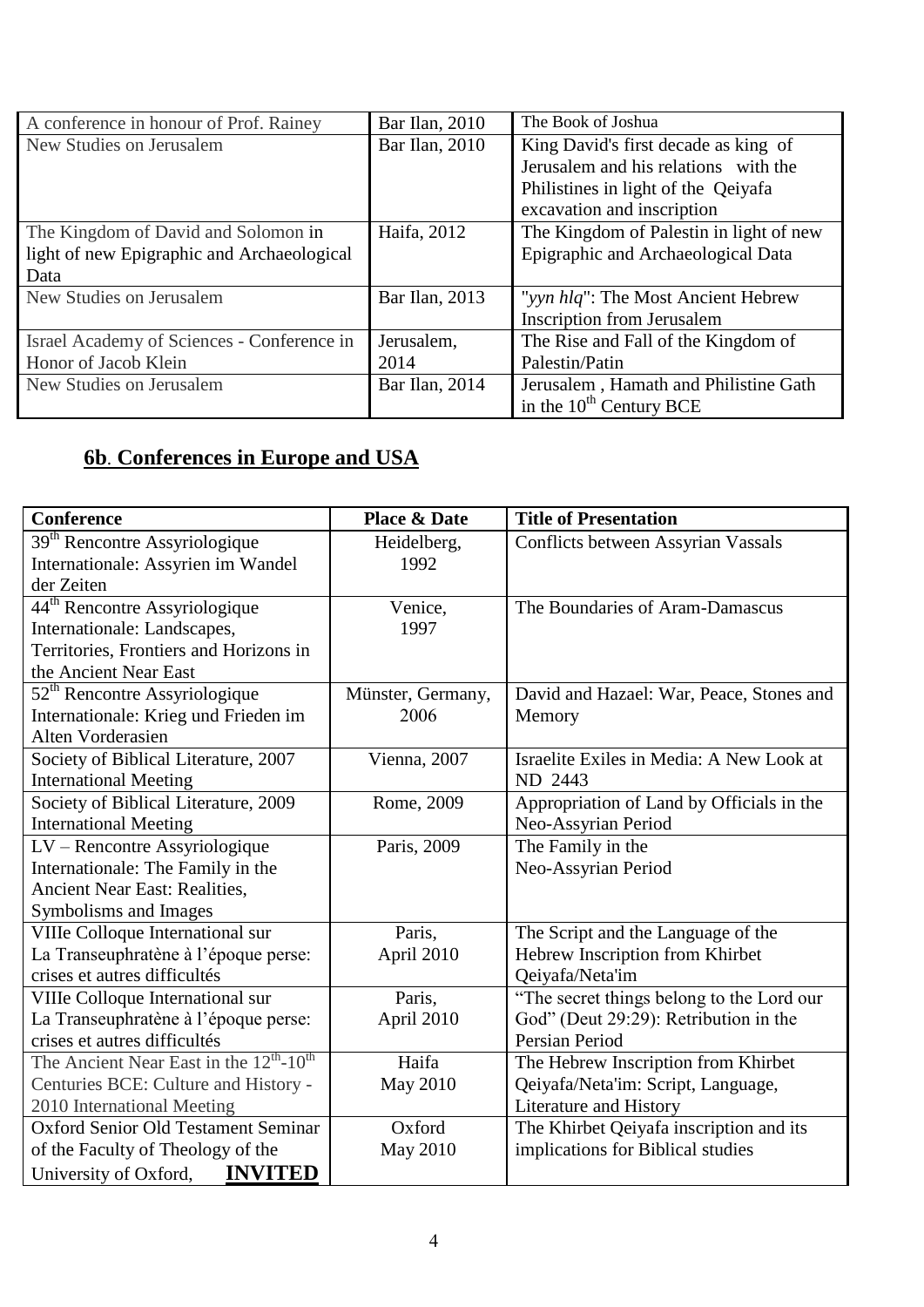| Anglo-Israel Archaeology Society         | London         | The Khirbet Qeiyafa inscription and the    |
|------------------------------------------|----------------|--------------------------------------------|
| Lectures - Jointly with King's College   | May 2010       | Kingdom of David and Solomon               |
| <b>INVITED</b><br>University of London,  |                |                                            |
| Research group: Schriftbildlichkeit:     | Berlin         | Writing and Scribes in Southern Levant in  |
| Über Materialität, Wahrnehmbarkeit,      | November 2010  | the 10 <sup>th</sup> Century BCE           |
| und Operativität von Notationen,         |                |                                            |
| Freie Universität, Berlin, INVITED       |                |                                            |
| David and Solomon between                | New York       | Yeshiva University                         |
| <b>Text and Material Culture</b>         | 16 November    |                                            |
|                                          | <b>INVITED</b> |                                            |
|                                          |                |                                            |
| The Faculty of the Graduate School of    | Nashville      | The Qeiyafa Inscription: Script, Language, |
| <b>INVITED</b><br>Vanderbilt University, | November       | Epic and History                           |
|                                          | 2010           |                                            |
| Society of Biblical Literature -         | Atlanta        | Connections between Judges, Samuel,        |
| <b>INVITED</b><br>2010 Annual Meeting,   | November       | Kings and the Qeiyafa Inscriptio           |
|                                          | 2010           |                                            |
| Society of Biblical Literature -         | Atlanta        | The Status of The Lower Stratum Families   |
| 2010 Annual Meeting - Atlanta            | November       | in the Neo-Assyrian Period                 |
| Society of Biblical Literature -         | Atlanta        | Solomon's temple: Fiction or Reality       |
| 2010 Annual Meeting - Atlanta            | November       |                                            |
| $ASOR + SBL$ - Current Issues in         | Atlanta        | King David's first decade as king of       |
| <b>Biblical Archaeology- - INVITED</b>   | November 2010  | Jerusalem and his relations with the       |
|                                          |                | Philistines in light of the Qeiyafa        |
|                                          |                | excavation and inscription                 |

# **6c Membership in organizing committees of scientific conferences**

Member of the organizing committee of the Fourth Conference of the Israel Society for Assyriology and Ancient Near Eastern Studies – Haifa, 2001 Member of the organizing committee of the Conference: Polemics in the Bible - University of Haifa, 2001 Member of the organizing committee of the Ninth Conference of the Israel Society for Assyriology and Ancient Near Eastern Studies – Haifa, 2006 Chair of the organizing committee of the International Conference: THE ISRAELITES AND THEIR NEIGHBOURS IN THE  $12^{\rm th}\text{-}10^{\rm TH}$  CENTURIES BCE: CULTURE AND HISTORY – University of Haifa – 2-5 May 2010 Chair of the organizing committee of the 14<sup>th</sup> Conference of the Israel Society for Assyriology and Ancient Near Eastern Studies – Haifa, 2011: History and Historiography in The Ancient Near East Organizer of the Conference : The Kingdom of David and Solomon in light of new Epigraphic and Archaeological Data (Haifa, 2012)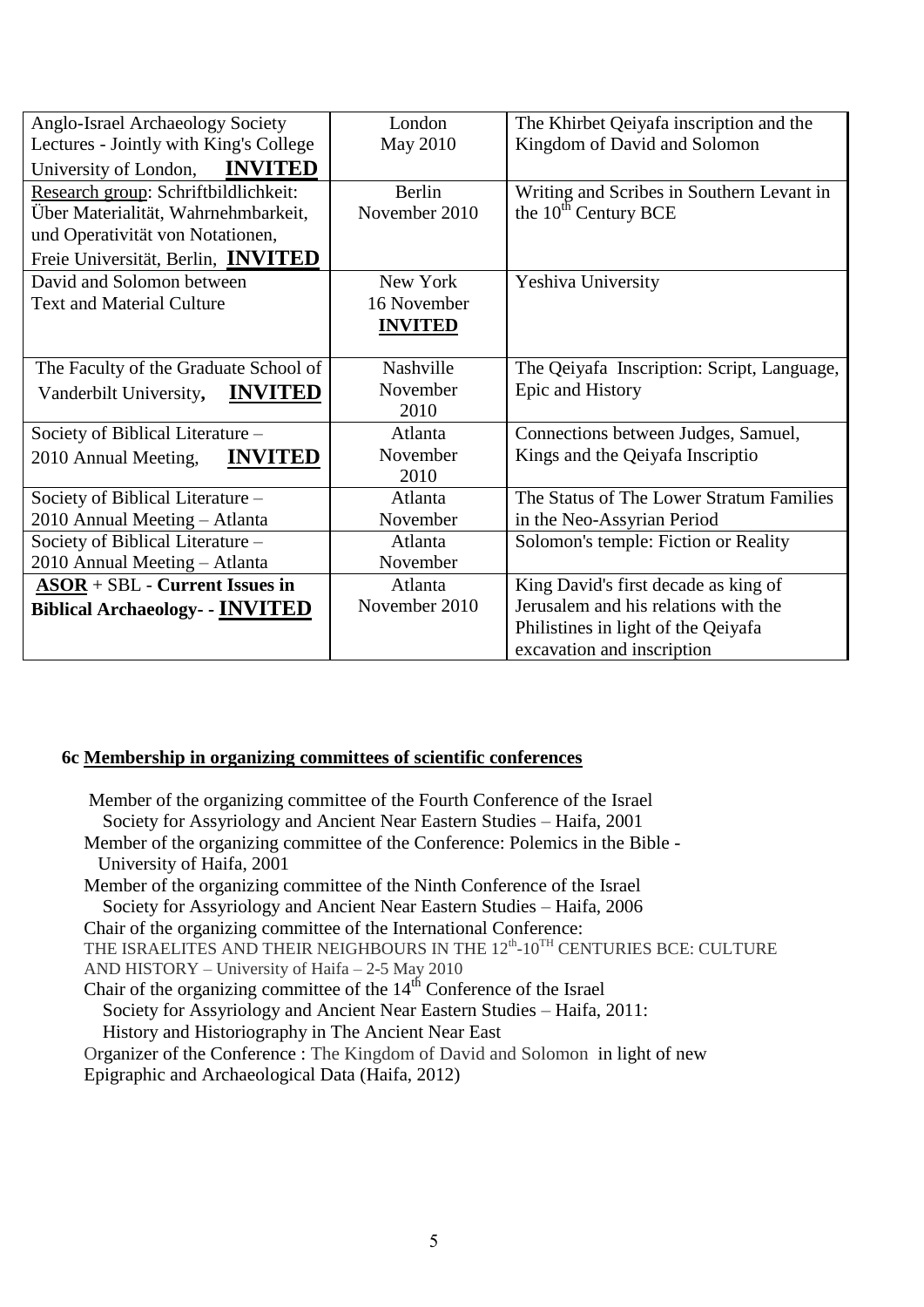# 6.**Colloquium Talks**

| Conference                                                                                                      | <b>Place &amp; Date</b>               | <b>Title of Presentation</b>                                                                |
|-----------------------------------------------------------------------------------------------------------------|---------------------------------------|---------------------------------------------------------------------------------------------|
| 3 <sup>rd</sup> Israel-Canada Conference on Social<br><b>Scientific Approaches</b><br>to the Study of Judaism   | Bar-Ilan<br>University, 1991          | The Israelite Society in Biblical<br><b>Times</b>                                           |
| The Bible, Israel and<br>the Ancient Near East                                                                  | Haifa, 1996                           | The Reliability of the Book of<br>Chronicles                                                |
| A Congress in honor of Prof. M. Weinfeld                                                                        | Haifa, 1999                           | The Composition of the Book of<br>Kings and the Deuteronomistic<br>History                  |
| Galilee 2000                                                                                                    | Bar-Ilan<br>University, 2000          | The Galilee between Israel and<br>Aram-Damascus                                             |
| The Book of Ruth                                                                                                | Haifa, 2004                           | Inheritance by Widows in Israel<br>and in the Ancient Near East                             |
| Daily Life in Biblical Times                                                                                    | Haifa, 2005                           | The Book of Jeremiah:<br>The Epilog of the Deuteronomistic<br>History                       |
| The Seminar of the Department of Jewish<br>History                                                              | Haifa, 2005                           | The Everlasting Love                                                                        |
| Deuteronomy and the Deuteronomistic<br>History                                                                  | <b>Ben-Gurion</b><br>University, 2005 | Past, Present and Future in the<br>Deuteronomistic History                                  |
| The Seminar of the N.S. Kramer Institute<br>of Assyriology                                                      | Bar-Ilan<br>University, 2006          | Private Commerce in the<br>Neo-Assyrian Period                                              |
| The Bible and the Ancient Near Eastern<br>Myth                                                                  | Haifa, 2006                           | The Socio-economic Status of the<br>Widows in Israel and in the Ancient<br><b>Near East</b> |
| Boundaries and Boundary Disputes in the<br><b>Ancient Near East</b>                                             | <b>Ben-Gurion</b><br>University, 2007 | Forbidden Boundaries: Ideology<br>and Reality                                               |
| Routes, Trade and Cultural Influence -<br>Bronze - Iron Ages                                                    | Yad Ben-Zvi,<br>Jerusalem, 2007       | Private Commerce in the<br>Neo-Assyrian Period                                              |
| The Seminar of the Department of Bible<br>and Ancient Near Eastern Studies                                      | Ben-Gurion<br>University, 2009        | The Society in the Neo-Assyrian<br>Period                                                   |
| 13 <sup>th</sup> Conference of the Israel Society for<br>Assyriology and Ancient Near Eastern<br><b>Studies</b> | Bar-Ilan<br>University,<br>2010       | Patronage and Dependence the<br>Neo-Assyrian Period: Socio-<br>economic Aspects             |
| Culture and History in Biblical Times:<br><b>Current Studies</b>                                                | Haifa, 2010                           | <b>Israelite Culture: Current Studies</b>                                                   |

# **8. Scholarships, Awards, Research Grants**

\* M. Hephetz Prize – The Hebrew University of Jerusalem - 1978

\* Sank Prize for Biblical Studies – The Hebrew University of Jerusalem - 1981

\* Bahat Prize – University of Haifa – 2000.

\* Invitation to the Institute for Advanced Studies,

The Hebrew University, Jerusalem – 2009.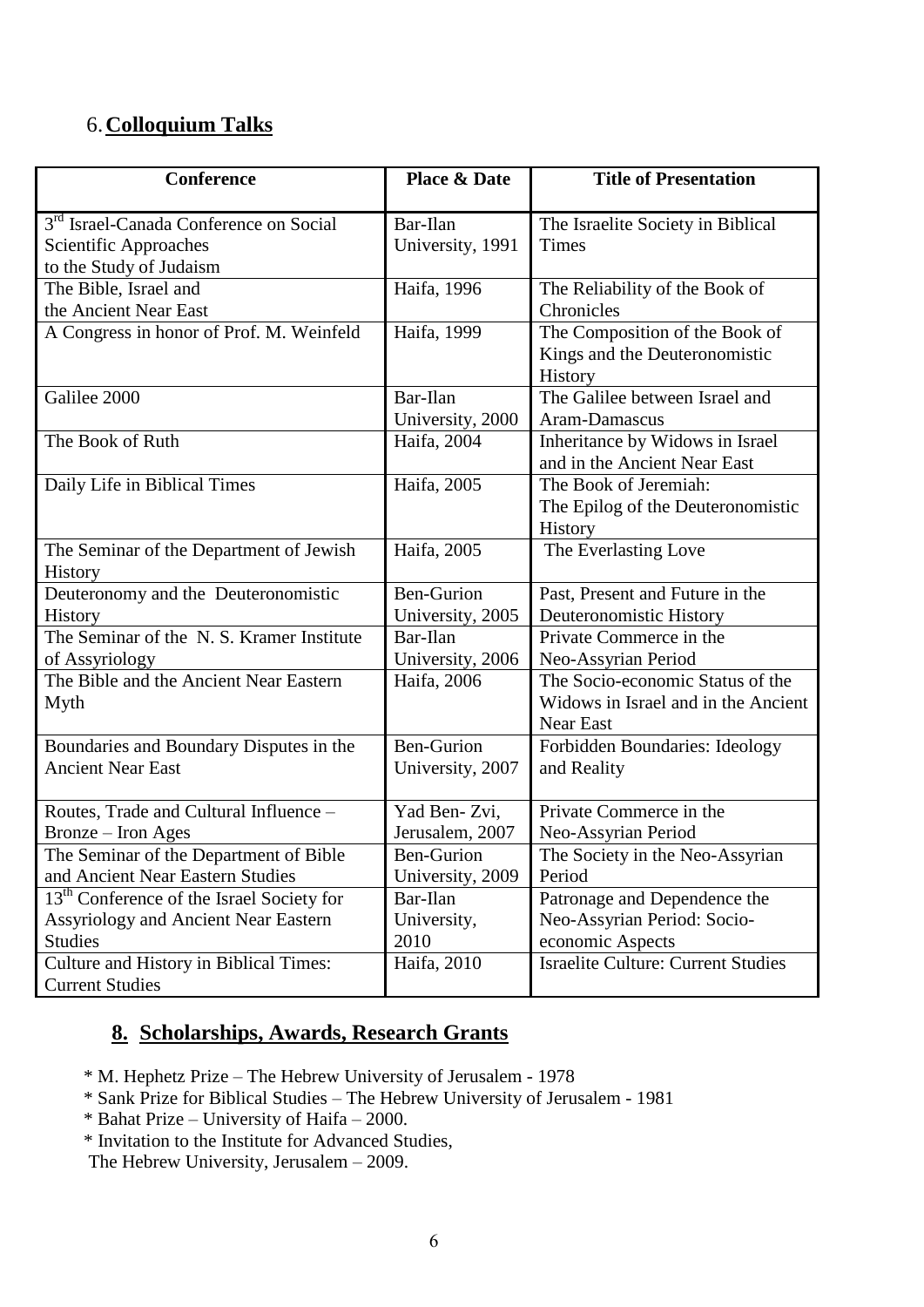# **9. Teaching**

# **A. Courses taught in recent years:**

| <b>Title</b>                            | <b>Date</b> | <b>Type and Level</b>     |  |
|-----------------------------------------|-------------|---------------------------|--|
|                                         |             |                           |  |
| Culture and Society in Biblical Times   | 2010        | Seminar, M.A.             |  |
| Studies in Biblical Historiography      | 2014        | Seminar, M.A.             |  |
| Canaan and Israel in the Second         | 2014        | Lecture, B.A.             |  |
| Millennium B.C                          |             |                           |  |
| Kings and Prophets: Israel and Judah in | 2014        | Lecture, B.A.             |  |
| the Monarchic Period                    |             |                           |  |
| Israel in Biblical Times: Culture and   | 2015        | Research Seminar (PH. D.) |  |
| <b>History</b>                          |             |                           |  |

# **B. Supervision of graduate students in recent years:**

| Student's Name        | Title of Thesis / Dissertation                                                                 | Degree and Date      |
|-----------------------|------------------------------------------------------------------------------------------------|----------------------|
| Nehama Gabriel        | The Supervisor of the Palace<br>("אשר על הבית") in Israel and Judah                            | M.A. 2000            |
| Varda Erlich          | The term "Betulah" in the Bible and in the Ancient<br><b>Near East</b>                         | M.A. 2001            |
| Neomi Regeb - Akerman | The Size and Structure of the Family in Ugarit                                                 | M.A. 2002            |
| Tali Leon-Nisim       | Economic Activities of Women in the Neo-<br><b>Assyrian Period</b>                             | M.A. 2007            |
| Asaf Wahll            | The Role of the Chariot in the Battlefield of the<br>Late Bronze and Iron Ages (with D. Kahan) | M.A. 2007            |
| Bnayahu Bruner        | Human Rights in Biblical Times                                                                 | M.A. 2012            |
| Yuval Vad'i           | The Book of Judges                                                                             | M.A. 2012            |
| Ilan shefer           | The Book of Genesis: Structure and Formation                                                   | Ph.D. 2013           |
| Neomi Regeb-Akerman   | The Socio-Economic Status of Women in Emar<br>(with Yoram Cohen, Tel Aviv University)          | Ph.D. In preparation |
| <b>Bnayahu Bruner</b> | Slaves and Strangers in Temples and in the Palatial<br><b>Sector in Biblical Times</b>         | Ph.D. In preparation |
| Yuval Vad'i           | The Formation of the Book of Judges                                                            | Ph.D. In preparation |
| Tali Leon-Nisim       | The Socio-Economic Status of Women in the Neo-<br><b>Assyrian Period</b>                       | Ph.D. In preparation |
| <b>Rachel Glauber</b> | Reforms in Israel and Assyria (with Yairah Amit,<br>Tel Aviv University)                       | Ph.D. In preparation |
| Asaf Wahll            | Psychological Warfare in Israel and in the Ancient<br><b>Near East</b>                         | Ph.D. In preparation |
| Gabi Barshi           | Individual Laments in the Book of Psalms                                                       | Ph.D. In preparation |
| Moshe Zehavi          | Blindness and blind people in Israel and the Ancient<br><b>Near East</b>                       | M.A. In preparation  |
| Zion Ben Ezra         | Espionage and Spies in Israel and the Ancient Near<br>East                                     | M.A. In preparation  |
| Samuel Chaushu        | Time and Space in the Book of Samuel                                                           | M.A. In preparation  |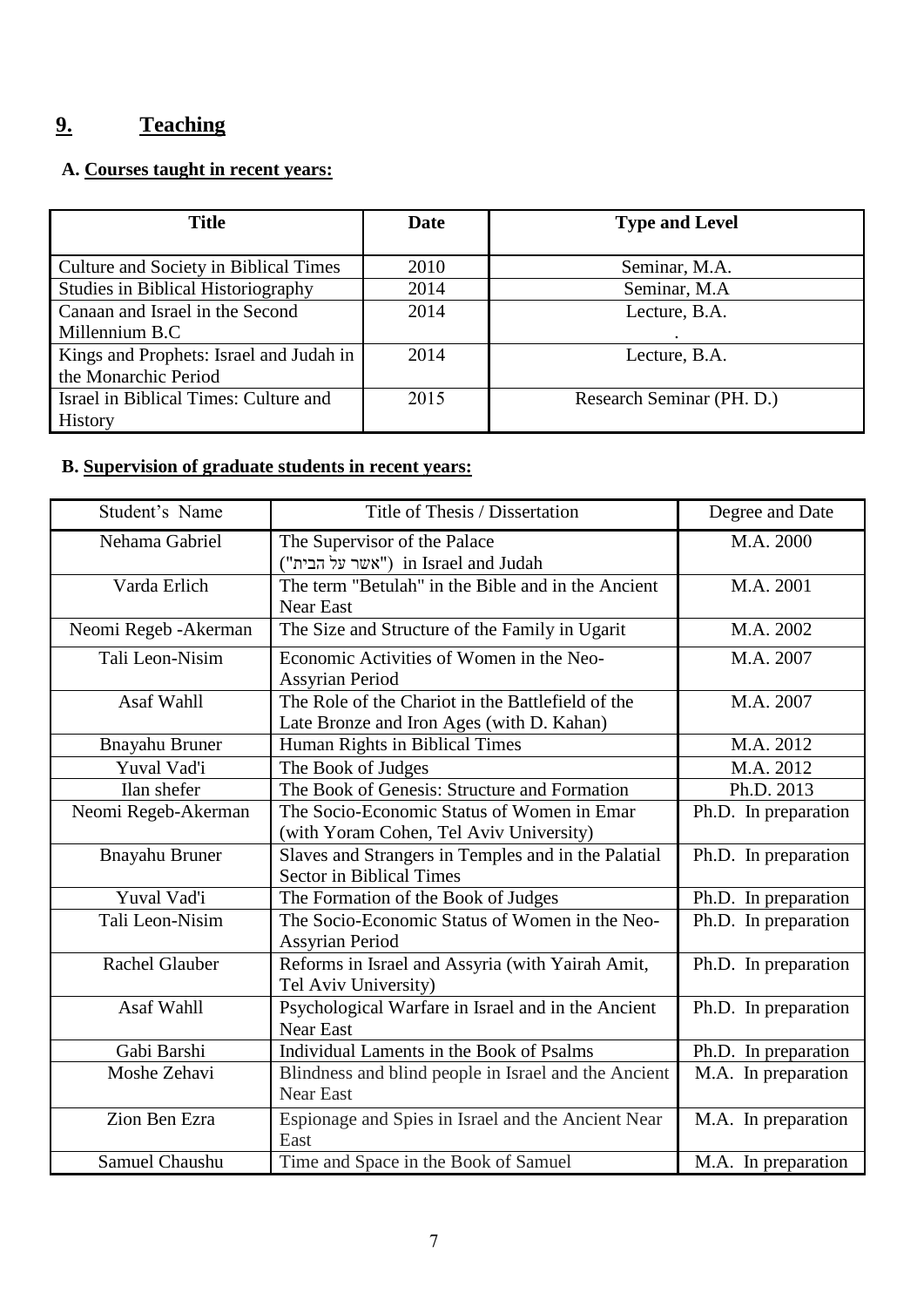# **II PUBLICATION**

# **A. Ph.D. DISSERTATION**

*The Genealogies of the Tribe of Judah*, The Hebrew University of Jerusalem 1983, pp. 354 + xxxv. Supervisor: Prof. Z. Kallai (Hebrew)

# **B. BOOKS**

# **AUTHORED BOOKS**

# **PUBLISHED**

1. *The Book of Joshua*. A Critical Commentary on the Book of Joshua, with an Introduction (in collaboration with Y. Zakovitz; *Olam Hatanach*), Jerusalem – Tel Aviv (Davidson-Atai) 1994, 224 pp. (Hebrew)

2. *The Book of I Chronicles*. A Critical Commentary on the Book of Chronicles, with an Introduction (in collaboration with M. Garsiel, M. Kochman and Y. Amit; *Olam Hatanach*), Jerusalem-Tel Aviv (Davidson-Atai) 1995, 288 pp. (Hebrew)

3. *The Chronology of the Kings of Israel and Judah,* Leiden – New York – Köln, (Brill) 1996, (SHCANE 9) XIX + 180 pp.

4. *Israel and Assyria,* Haifa - Tel Aviv (Haifa University Press and Zmora-Bitan) 2001, 184 pp. This book was awarded the BAHAT PRIZE, 2000 (the first prize).

5. *The Lower Stratum Families in the Neo-Assyrian Period* Leiden – Boston (Brill) 2007, xviii + 403 pp. Series: Culture and History of the Ancient Near East 27.

# **EDITED BOOKS**

 **1-24**. Editor and Coordinator of *Olam Hatanach*: A Critical Commentary of the Bible: 24 volumes, Jerusalem-Tel Aviv (Davidson-Atai) 1983–1996, **5754** pp. (Hebrew)

**25**. *J. Wellhausen, The Judean Clanss and Families (=De Gentibus et Familiis Judaeis)*: Preface, Notes and Translation from the Latin (in collaboration with L. Ulmann) Jerusalem (The Dinur Center) 1985, pp. 10+44+45\* (Hebrew).

**26**. *Studies in Historical Geography and Biblical Historiography presented to Zecharia Kallai*, G. Galil and M. Weinfeld (eds.), Leiden (Brill) 2000 (= Supplement to Vetus Tesatamentum, LXXXI), 280 pp.

**27**. *Homeland and Exile: Biblical and Ancient Near Eastern Studies in Honour of Bustenay Oded*, G. Galil, M. Geller and A. Millard (eds.), Leiden – Boston, (Brill) 2009 (= Supplement to Vetus Tesatamentum, CXXX),  $xxiv + 643$  pp.

28. The Ancient Near East in the 12<sup>th</sup>-10<sup>th</sup> Centuries BCE: Culture and History, G. Galil, *et al* (eds.), (Ugarit-Verlag), Münster 2012 (=AOAT 392), xviii + 647 pp.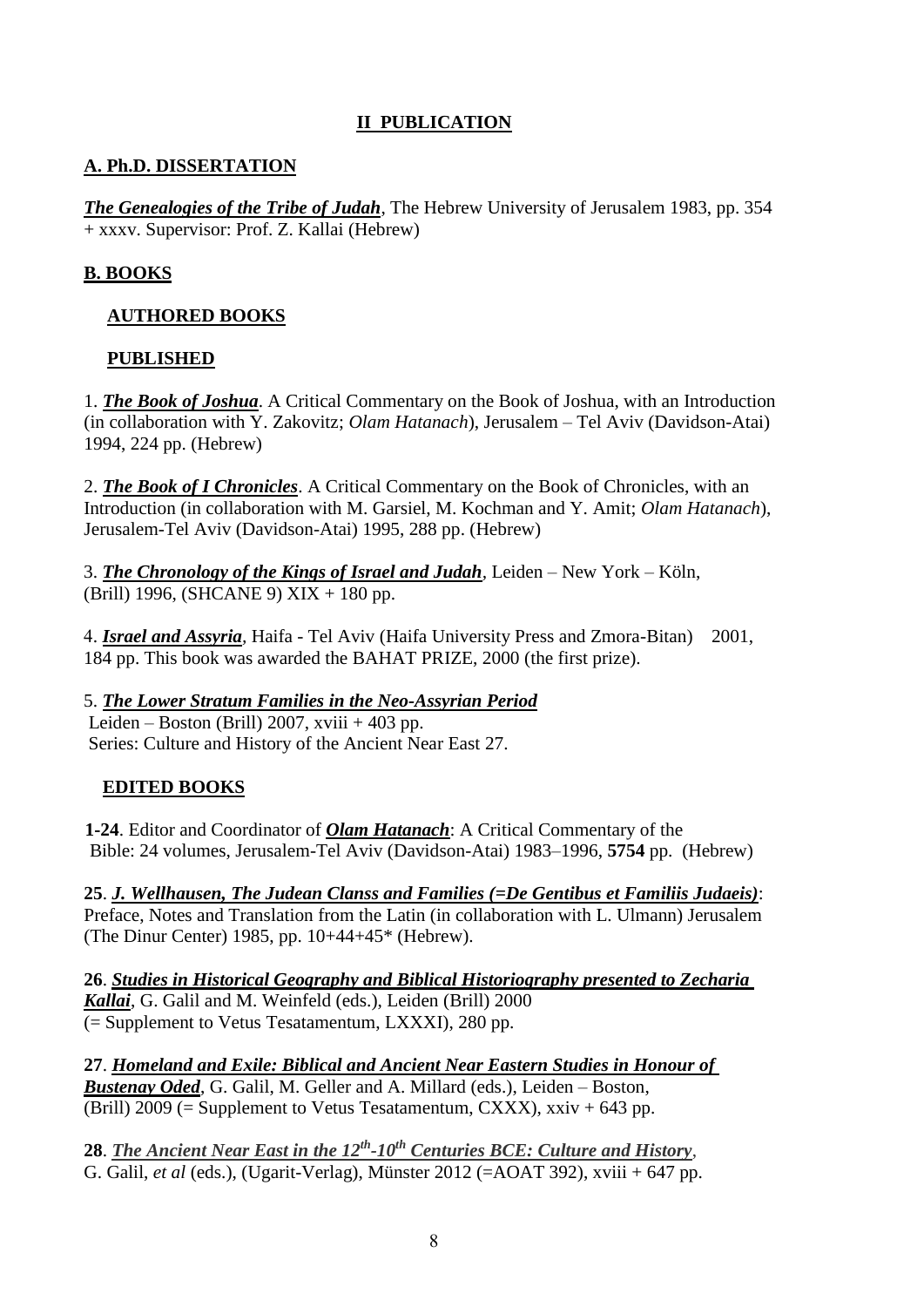# **C. ARTICLES IN REFEREED JOURNALS**

### **PUBLISHED**

1. The Administrative Districts of the Judean Hill Area, *Zion*, 49 (1984), pp. 205–224 (Hebrew).

2. The Sons of Judah and the Sons of Aaron in Biblical Historiography, *Vetus Testamentum*, 35 (1985), pp. 488–495.

2a. Pristhood and Kingship in the Genealogy of the House of Aaron, *Beth Miqra*, 30 (1984), pp. 168–172 (Hebrew).

3. The Land of Dan, *Tarbitz*, 54 (1984), pp. 1–19 (Hebrew).

4. The Administrative Division of the Shephelah, *Shnaton: An Annual for Biblical and Ancient Near Eastern Studies*, 9 (1985), pp. 55–71 (Hebrew).

5. Sennacherib Versus Hezekiah: A New Look at the Assyrian Campaign to the West in 701 BCE, *Zion*, 53 (1988), pp. 1–12 (Hebrew).

6. The Pre-Davidic Period in Chronicles, *Zion*, 55 (1990), pp. 1–26 (Hebrew).

7. Geba', Beth-Dagon and the Boundary between Asher and Zebulun, *Cathedra*, 57 (1990), pp. 3–18 (Hebrew).

8. The Chronicler's Genealogies of Ephraim, *Biblische Notizen*, 56 (1991), pp. 11–14.

8a. The Genealogy of Ephraim in I Chronicles 7, *Beth Miqra*,, 36 (1991), pp. 139–143 (Hebrew)

9. A New Look at the Cronology of the Last Kings of Judah, *Zion*, 56 (1991), pp. 5–19 (Hebrew).

9a. The Babylonian Calendar and the Chronology of the Last Kings of Judah, *Biblica*, 72 (1991), pp. 367–378.

10. Pirathon, Timnatha and the Fortifications of Bacchides, *Cathedra*, 63 (1992), pp. 22–30 (Hebrew).

10a. Pirathon, Parathon and Timnatha, *Zeitschrift des Deutschen Palästina-Vareins*, 109 (1993), pp. 49–53.

11. Judah and Assyria in the Sargonid Period, *Zion*, 57 (1992), pp. 111–133 (Hebrew).

12. Geba'-Ephraim and the Northern Boundary of the Kingdom of Judah in the Days of Josiah, *Tarbitz*, 61 (1992), pp. 1–13 (Hebrew).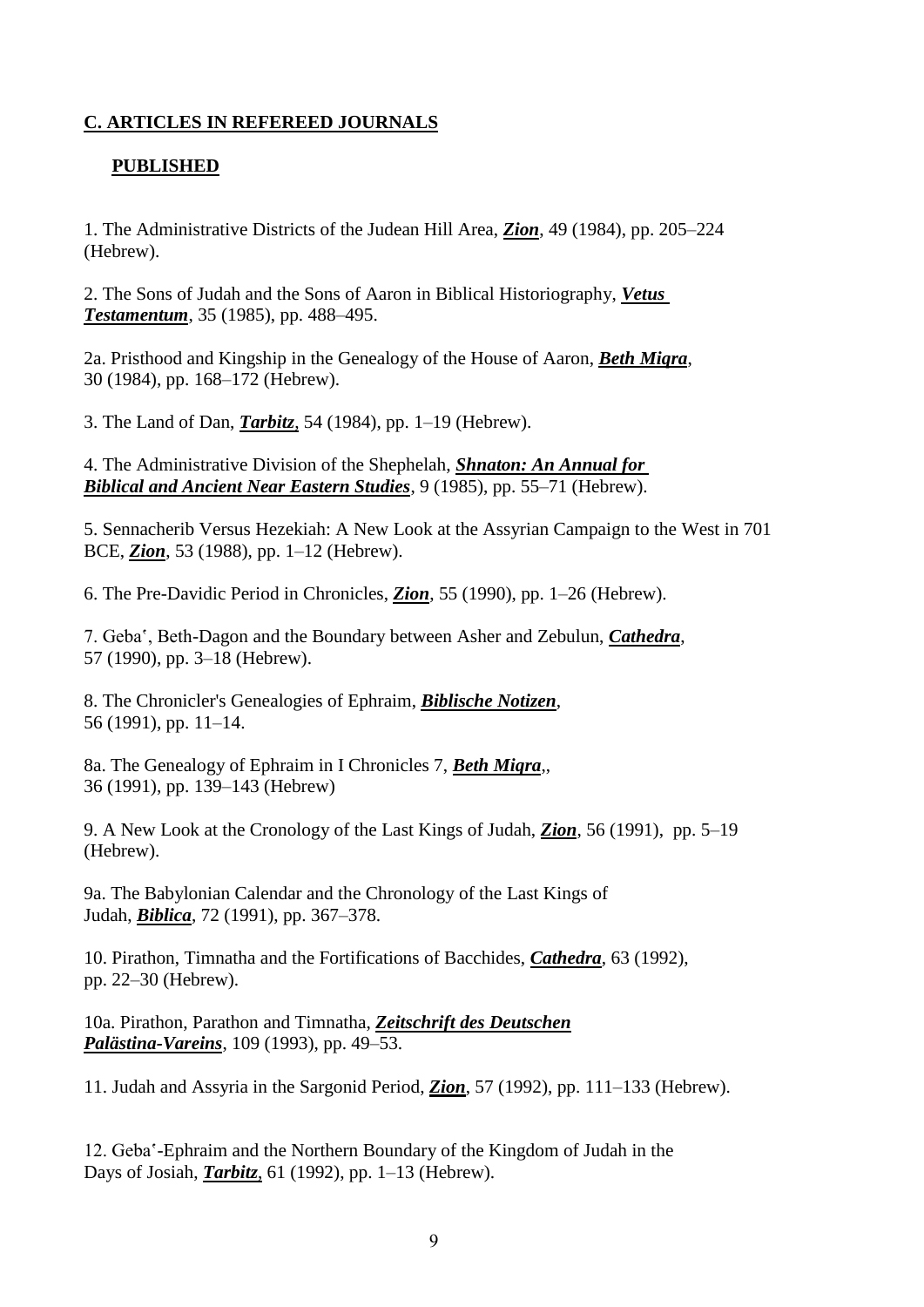12a. Geba'-Ephraim and the Northern Boundary of Judah in the Days of Josiah, *Revue biblique*, 100 (1993), pp. 358–367.

13. Conflicts between Assyrian Vassals, *State Archives of Assyria Bulletin,*6 (1992), pp. 55–63.

14. The Last Years of the Kingdom of Israel and the Fall of Samaria, *The Catholic Biblical Quarterly*, 57 (1995), pp. 52–65.

15. New Look at the "Azekah Inscription", *Revue biblique*, 102 (1995), pp. 321– 329.

16. The Chronological Data in the Greek Text of Kings, *Shnaton: An Annual for Biblical and Ancient Near Eastern Studies*, 11 (1996), pp. 56–77 (Hebrew).

17. The Canaanite City States in the 14<sup>th</sup> Century BCE, *Cathedra*, 84 (1997), pp. 7–52 (Hebrew).

18. Ashtaroth in the Amarna Period, *Israel Oriental Studies*, 18 (1998), pp. 373–385.

19. A New Look at the Inscriptions of Tiglath-Pileser III, *Biblica*, 81 (2000), pp. 511–520.

20. The Historical Context of Judah 19: 40–48, *Biblische Notizen*, 104 (2000), pp. 11–15.

21. A Re-arrangement of the Fragments of the Tel Dan Inscription and the Relations between Israel and Aram, *Palestine Exploration Quarterly*, 133 (2001), pp. 16–21.

21a. The Tel Dan Inscription, in: Z. Talshir *et al.* (eds.), *Homage to Samuel: Studies in the World of the Bible*, Jerusalem 2001, pp. 67–74 (Hebrew).

22. The Massage of the Book of Kings in Relation to the Deuteronomy and Jeremiah*, Bibliotheca Sacra*, 158 (2001), pp. 406–414.

22a. The Message of the Book of Kings and the Deuteronomistic History, in: M. Heltzer and M.Malul (eds.), *T*<sup>e</sup>shûrôt LaAvishur: Studies in the Bible and the Ancient Near East, in *Hebrew and Semitic Languages. Festschrift Presented to Prof. Yitzhak Avishur on the Occasion of his 65th Birthday,* Tel Aviv – Jaffa 2004, pp. 179–184 (Hebrew).

23. The Jerahmeelites and the Negeb of Judah, *The Journal of the Ancient Near Eastern Society,* 28 (2001), pp. 33–42.

24. Shalmaneser III in the West, *Revue biblique,* 109 (2002), pp. 40–56.

25. The "Synchronistic History" and the Book of Chronicles: Reconsidering the Reliability of Ancient Near Eastern Texts*, Henoch*, 26 (2004), pp. 136–144.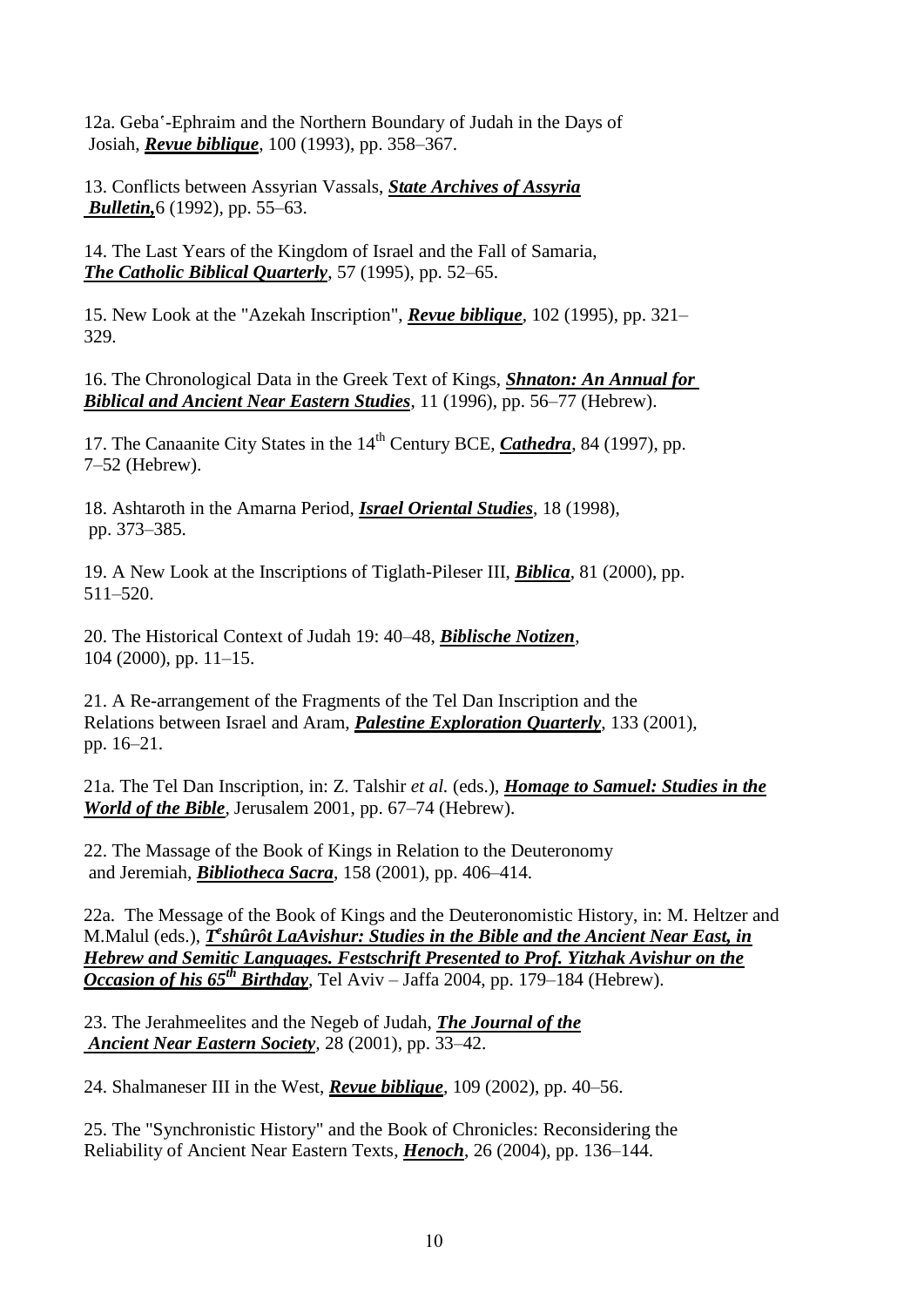26. The Chronological Framework of the Deuteronomistic History, *Biblica*, 85 (2004), pp. 413–421.

27. David and Hazael: War, Peace, Stones and Memory, *Palestine Exploration Journal* 139 (2007), pp. 79–84.

27a. The Rise and Fall of Two Regional Empires, *SHNATON: An Annual for Biblical and Ancient Near Eastern Studies* 17 (2007), pp. 135–146 (Hebrew)

28. Financing of Private Commercial Enterprises in the Neo-Assyrian Period: KAV 121 and other Related Texts from Aššur, *State Archives of Assyria Bulletin,* 15 (2006), pp. 21–41.

29. Israelite Exiles in Media: A New Look at ND 2443+, *Beth Miqra (NS)* 52 (2007), pp. 41–60 (Hebrew).

29a. Israelite Exiles in Media: A New Look at ND 2443+, *Vetus Testamentum* 59 (2009), pp. 71–79.

30. International Private Commerce in the Neo-Assyrian Period, *Eretz Israel*, 29 (2009), pp. 92–99 (Hebrew).

31. Forbidden Boundaries: Ideology and Reality, *Beer Sheva*, 19 (2010), pp. 71–91 (Hebrew).

12. The Hebrew Inscription from Khirbet Qeiyafa/Neta'im: Script, Language, Literature and History, *Ugarit-Forschungen*, 41 (2009) [2010], pp. 193–242.

33. David, King of Israel, between the Arameans and the Northern and Southern Sea Peoples in Light of New Epigraphic and Archaeological Data *Ugarit-Forschungen*, 44 (2013), pp. 159–174.

34. *"*'yyn ḫlq' The Oldest Hebrew Inscription from Jerusalem", *Strata: Bulletin of the Anglo-Israel Archaeological Society,* 31 (2013), pp. 5–26.

35. "A Concise History of Palistin/Patin/Unqi/ʿmq in the 11th–9th Centuries BC", *Semitica* 56 (2014), pp. 75–104.

# **ACCEPTED FOR PUBLICATION**

36. More Neo-Assyrian Families, *State Archives of Assyria Bulletin,* – 19 pp. -forthcoming

# **D. ARTICLES OR CHAPTERS IN BOOKS WHICH ARE NOT CONFERENCE PROCEEDINGS**

# **PUBLISHED**

1. The Historical Reliability of the Book of Chronicles, in: Y. Avishur and R. Deutsch (eds.), *Michael: Historical, Epigraphical and Biblical Studies in Honor of Prof. Michael Heltzer,*  Tel Aviv – Jaffa 1999, pp. 55\*–62\* (Hebrew).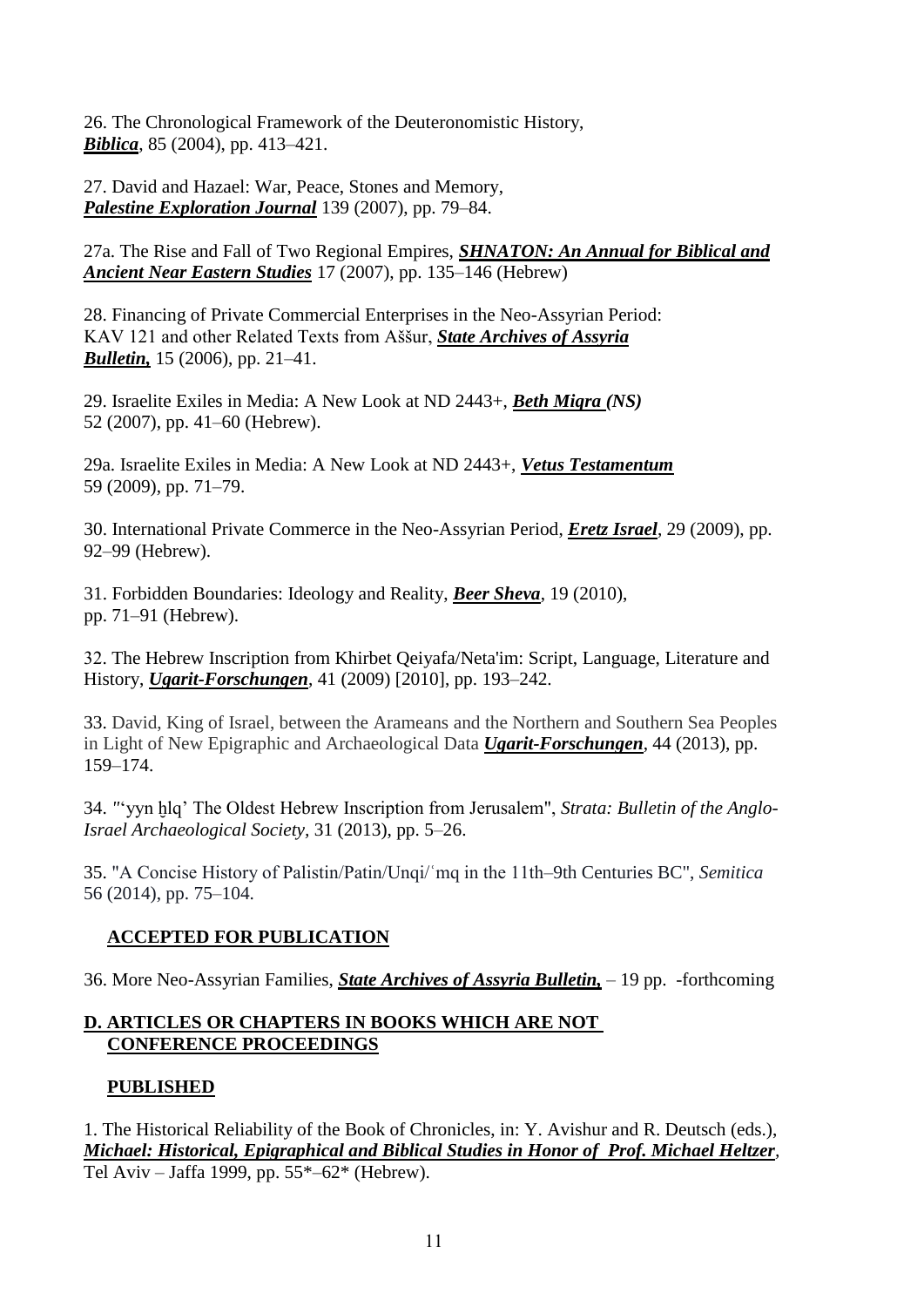2. The Boundaries of Aram-Damascus, in: G. Galil and M. Weinfeld (eds.), *Studies in Historical Geography and Biblical Historiography presented to Zecharia Kallai*, Leiden, 2000 (= Supplement to Vetus Testamentum, LXXXI), pp. 35–41.

3. The Formation of I Chr 2:3–4:23 and the Election of King David, in: Y. Sefati, P. Artzi, Ch. Cohen, B.L.Eichler and V.A.Hurowitz (eds.), *An Experienced Scribe who neglects nothing, Ancient Near Eastern Studies in Honor of Jacob Klein*, Bethesda, MD 2005, pp. 707–717.

4. A New Look at a Neo-Assyrian sale of "Land and People", in: M. Cogan and D. Kahn (eds.), *Treasures on Camel's Humps: Historical and Literary Studies presented to Israel Eph'al*, Jerusalem 2008, pp. 75-85.

5. Polemics and Propaganda in the Deuteronomistic History, in: S. Bar (ed.), *In the Hill-Country, and in the Shephelah, and in the Arabah (Joshua 12, 8): Studies and Reseaerches Presented to Adam Zertal in the Thirties Anniversary of the Manasseh Hill-Country Survey*, Jerusalem 2008, pp. 239–247 (Hebrew).

6. The Formation of the Clan of Hur, in: S. Vargon *et al.* (eds.), *Studies in Bible and Exegesis*, 8 (2009), pp. 409–425 (Hebrew).

7. Appropriation of Land by Officials in the Neo-Assyrian Period, In: G. Galil, M. Geller and A. Millard (eds.), *Homeland and Exile: Biblical and Ancient Near Eastern Studies in Honour of Bustenay Oded*, Leiden – Boston 2009 (= Supplement to Vetus Tesatamentum, CXXX), pp. 95–119.

8. Time and Memory in the Deuteronomistic History, in: M. Garsiel *et al.* (eds.), *Studies in Bible and Exegesis*, 10 (2009), pp. 179–195 (Hebrew).

9. Dates and Calendar in Kings, in: A. Lemaire and B. Halpern (eds.), *(Supplements to The Books of Kings: Sources, Composition, Historiography and Reception Vetus Testamentum*), Leiden – Boston 2010, pp. 427–443.

10**.** Polemics and Propaganda in the Deuteronomistic Composition, in G. B. Lanfranchi, D. M. Bonacossi, C. Pappi, and S. Ponchia (eds.), *Leggo! Studies Presented to Frederick Mario Fales on the Occasion of His 65th Birthday*, Wiesbaden (Harrassowitz Verlag) 2012, pp. 293–306 (Enlarged and Augmented version of D / 5)

11. The Socio-economic Status of the People enumerated in Sales of "Land and People" in the Neo-Assyrian Period, in K. Abraham and J. Fleishman (eds.), *Looking at the Ancient Near East and the Bible Through the same Eyes: A Tribute to Aaron Skaist*, Bethesda MD (CDL Press) 2012, pp. 221-236.

12. Solomon's Temple: Fiction or Reality?, in G. Galil *et al* (eds.), *The Ancient CHE: Culture and History, Münster 2012, <i>Near East in the 12<sup>th</sup>-10<sup>th</sup> Centuries BCE: Culture and History, Münster 2012,* pp. 137-148.

12a. Solomon's Temple: Fiction or Reality?, in M. Avioz *et al.* (ed.)*, Zer Rimmonim. FS Rimmon Kasher*, Atlanta, 2013, pp. 117-131 (Hebrew).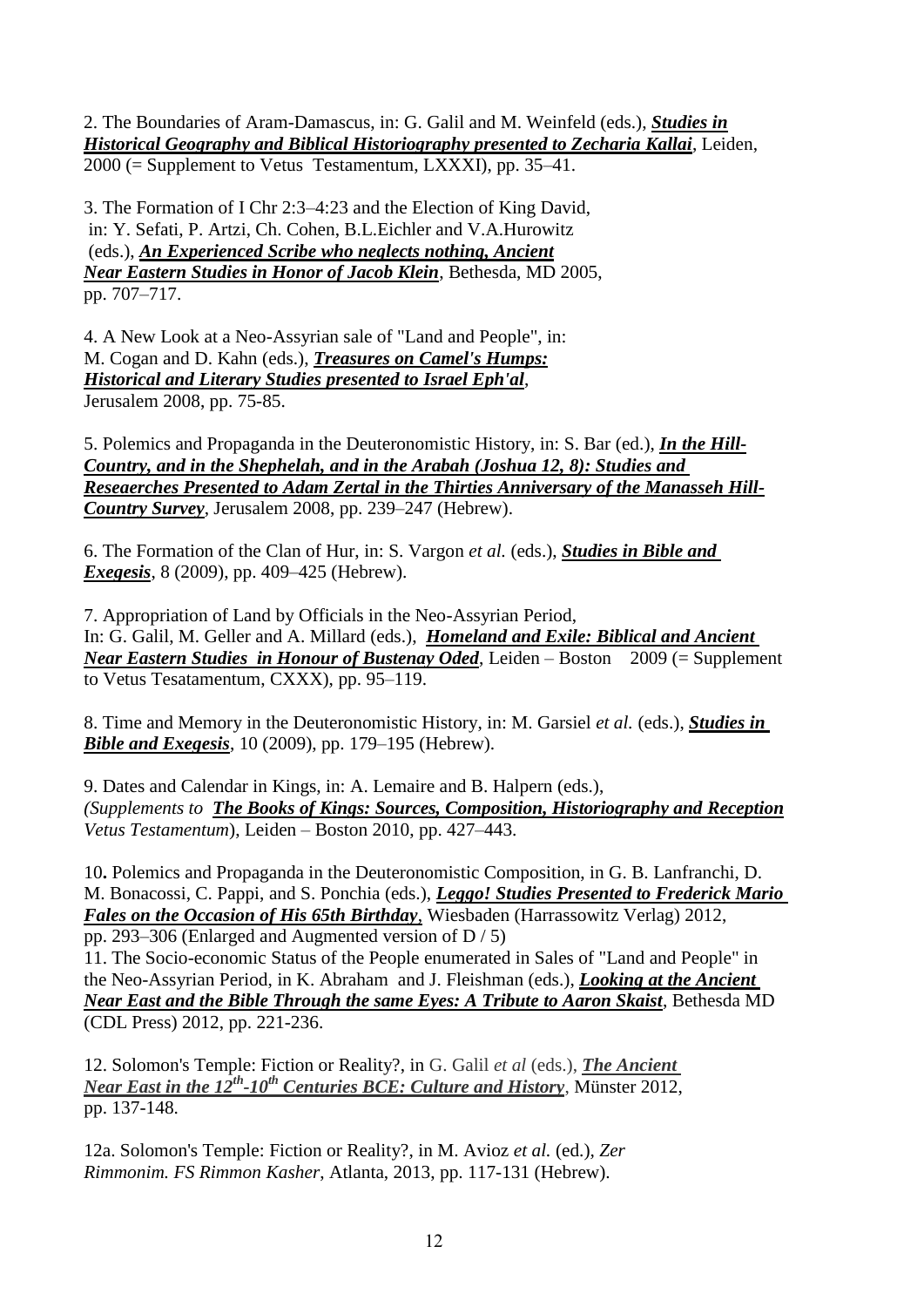13. "The Kingdom of Patin in the 9th Century BC" *Transeuphratène* 45 (2014), pp. 27-41.

# **ACCEPTED FOR PUBLICATION**

14. The History of the Land of Israel from the Beginning of History to the Babylonian Period, in: Y. Ben Arieh (ed.), *The Land of Israel*, pp. 68 (Hebrew).

# **E. ARTICLES IN CONFERENCE PROCEEDINGS**

# **PUBLISHED**

1. The Formation of Judah, *Proceedings of the Tenth World Congress of Jewish Studies, Division A, The Bible and its World*, Jerusalem 1990, pp. 1–8 (Hebrew).

2. The Crystallization of the Book of Joshua, *Proceedings of the Eleventh World Congress of Jewish Studies, Division A, The Bible and its World*, Jerusalem 1994, pp. 47–53 (Hebrew).

3. The Economic Activity of Wealthy Families in Nineveh in the 8<sup>th</sup> and 7<sup>th</sup> Centuries BCE, in: I. Bartal and I. Gafni (eds.), *Sexuality and the Family in History*, Jerusalem 1998, pp. 27–41 (Hebrew).

4. The Galilee between Israel and Damascus, in: Z. Safrai (ed.), *Galilee Studies,* Ramat-Gan 2009, pp. 26–36 (Hebrew).

5. King David's First Decade as King of Jerusalem and his Relations with the Philistines in Light of the Qeiyafa Excavations and Inscription, in: E. Baruch, A. Levy-Reifer and A. Faust (eds.), *New Studies on Jerusalem* **– Volume 16**, Ramat-Gan 2010, pp. 21–71 (Hebrew version of C32).

6. "The secret things belong to the Lord our God" (Deut 29: 29): Retribution in the Persian Period, *Transeuphratène* 39 (2010), pp. 89–94.

7. Retribution in the Book of Chronicles, in: M. Gruber *et al* (eds.), *TESHURA LE-ZAFRIRA: Studies in the Bible, the History of Israel and the Ancient Near East, Presented to Zafrira Ben-Barak),*Beer Sheva 2012, pp. 109-117.

8. "*yyn hlq*": The Most Ancient Hebrew Inscription from Jerusalem, in: E. Baruch, A. Levy-Reifer and A. Faust (eds.), *New Studies on Jerusalem* **– Volume 19**, Ramat-Gan 2013, pp. 21–71 (Hebrew version of C34).

9. Jerusalem , Hamath and Philistine Gath in the  $10<sup>th</sup>$  Century BCE, in: E. Baruch, A. Levy-Reifer and A. Faust (eds.), *New Studies on Jerusalem* **– Volume 20**, Ramat-Gan 2014, pp. 21–71 (Hebrew version of C32)

10. The Rise and Fall of the Kingdom of Palestin/Patin in light of new Epigraphic an Archaeological Data, in M. Cogan (ed.), A volume in Honor of Jacob Klein (Israel Academy of Sciences; Hebrew version of C35) – 45 pp.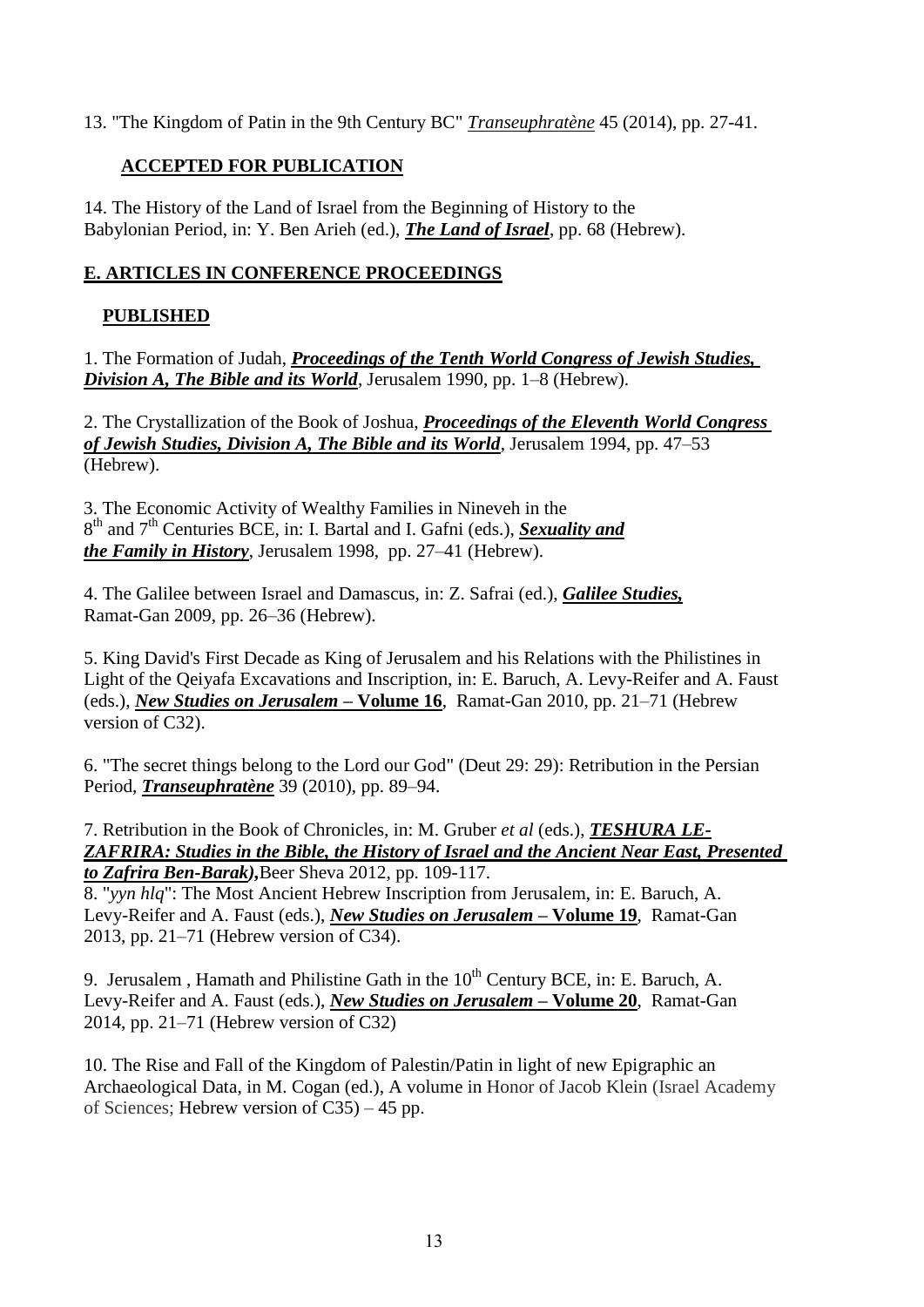# **F. OTHER SCIENTIFIC PUBLICATIONS NOTES**

# **PUBLISHED**

1. Two Neo-Assyrian Tablets from Tel Hadid, *Nouvelles Assyriologiques Breves et Utilitaires*, 2001/3, pp. 68–69.

2. ADD 79 (=SAA XIV 209) reconsidered, *NouvellesAssyriologiques Breves et Utilitaires*, 2006/1, no. 02, p. 2.

# **REJOINDERS**

#### **PUBLISHED**

1. The Administrative Division of the Kingdom of Judah in Light of the Epigraphical Data, *Zion*, 52 (1987), pp. 495–509 (Hebrew).

2. On the use of Epigraphical Sources for the Study of Biblical History, *Zion*, 53 (1988), pp. 214–216 (Hebrew).

# **BOOK REVIEW**

#### **PUBLISHED**

1. Who wrote the Book of Joshua, *HAARETZ*, July 5, 1996, pp. 5, 26 (Hebrew).

2. M. C. Tetley, The Reconstructed Chronology of the Divided Kingdom (Winona Lake, IN: Esenbrauns, 2005), pp. xiv+194*, The Catholic Biblical Quarterly*, 68 (2006), pp. 131–133.

3. S. Ahituv, Haktav VeHaMiktav, Jerusalem 2005, 465 pp., *Qadmoniot*, 39 (2006), pp. 126– 127 (Hebrew)

4. R. W. Klein, *1 Chronicles: A Commentary* (Hermeneia: A critical and Historical Commentary on the Bible; Minneapolis, MN: Fortress Press, 2006), xxi + 561 pp., *Review of Biblical Literature*, 5/2007, pp. 1–4.

5. S. M. Paul*, Isaiah 40–66: Introduction and Commentary* (Mikra LeyIsra'el). I–II, Tel-Aviv and Jerusalem 2008, xvi + 619, pp *HAARETZ*, 10.6.2008, p. 4 (Hebrew).

6. B. FAIST*, Alltagstexte aus neuassyrischen Archiven und Bibliotheken der Stadt Assur*,. Studien zu den Assur-Texten, vol. 3. Wiesbaden: HARRASSOWITZ VERLAG, 2007. xx + 250, pp., plates, *Journal of the American Oriental Society*, 128 (2008), pp. 7–8.

7. J. T. Sparks, *The Chronicler's Genealogies: Towards anUnderstanding of 1 Chronicles 1–9,* Society of Biblical Literature Academia Biblica 28, Atlanta: Society of Biblical Literature, 2008. xvi + 385, pp., *Review of Biblical Literature*, 7/2009, pp. 1–7.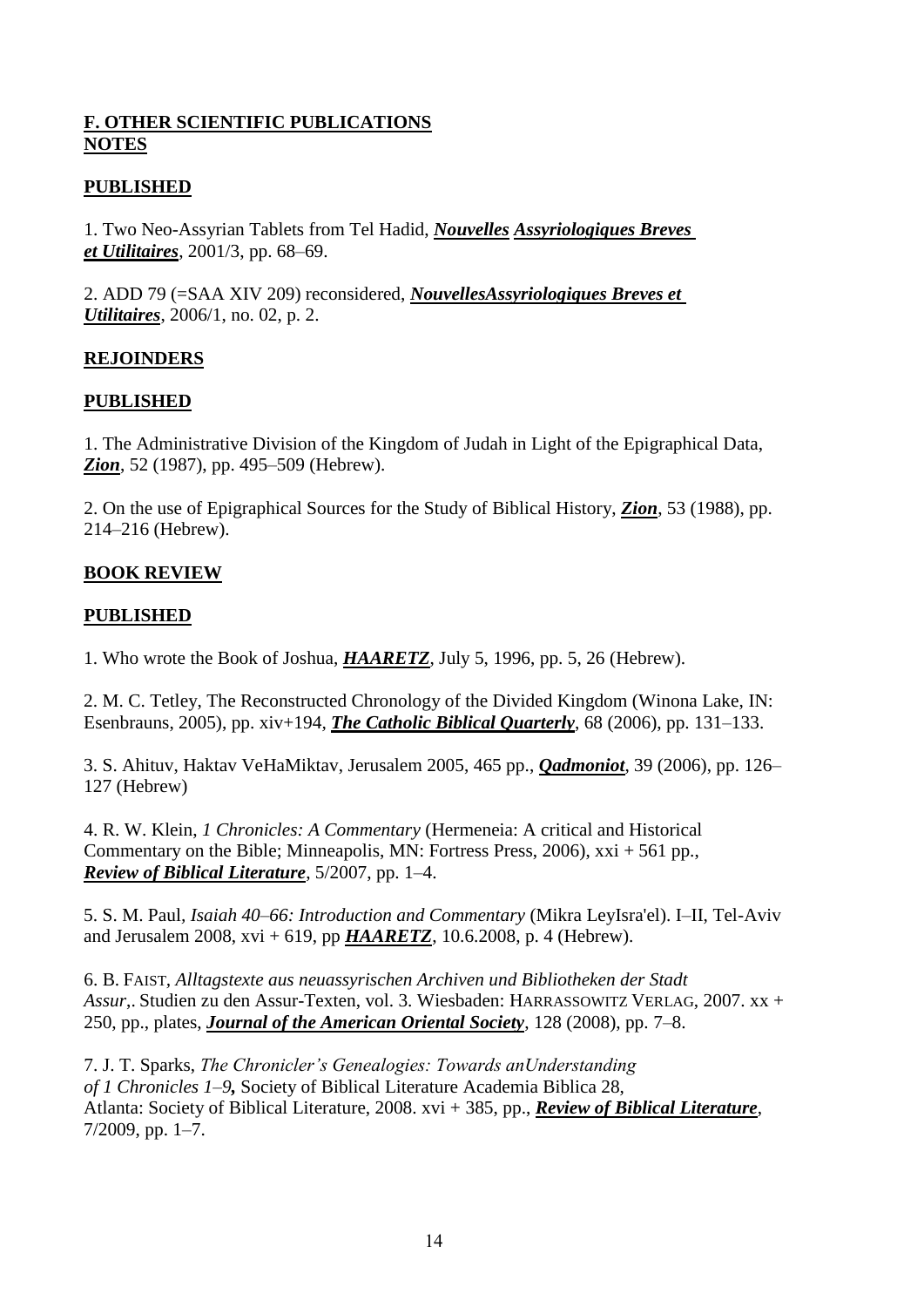8. The Early Monarchic Age in Israel: a review-article of M. Garsiel, *The Rise of the Monarchy in Israel: Studies in the Book of Samuel*, The Open University of Israel, 4 vols., Raanana, Israel 2008, *Beth Miqra (NS)* 54 (2009), pp. 172–181 (Hebrew).

9. The Book of Chronicles: Literature. Historiography and Theology: a review-article of I. Kalimi, *The Reshaping of Ancient Israelite History in Chronicles,* Winona Lake, IN: Eisenbrauns, 2005, xiii, 473 pp., *Mo'ed: Annual for Jewish Studies* 20 (2010), pp. 299-309 (in collaboration with S. Cohen) – (Hebrew).

10. F. M. Fales, *Guerre et paix en Assyrie: Religion et impérialisme, Les Conférences de l'École pratique des hautes etudes* 2 Paris: Cerf, 2010, 246 pp., *Review of Biblical Literature*, 3/2011, pp. 1-10.

11. M. Cogan, *The Raging Torrent: Historical Inscriptions from Assyria and Babylonia Relating to Ancient Israel*, Carta, Jerusalem 2008, xiv + 250 pp. *Israel Exploration Journal,*  61 (2011), pp. 117-120.

12. Z. Kallai, *Studies in Biblical Historiography and Geography: Collection of Studies* (Beiträge zur Erforschung des Alten Testaments und des Antiken Judentums 56), Peter Lang, Frankfurt am Main, 2010. 262 pp. *Israel Exploration Journal*, 61 (2011), pp. 240-242.

# **G. ENTRIES IN ENCYCLOPEDIA OR DICTIONARY**

# **PUBLISHED**

 1. Dozens Entries in *Olam Hatanach*: A Critical Commentary of the Bible, 24 volumes, Jerusalem–Tel Aviv (Davidson-Atai) 1983–1996 (Hebrew).

 2. The Land of Israel in the Monarchic Period, *The Hebrew Encyclopedia*, Supp. VI, Jerusalem – Tel Aviv 1993, col. 431–461 (Hebrew).

3. Malamat, Abraham (1922– ), in: J. H. Hayes (ed.), *Dictionary of Biblical Interpretation*, Nashville (Abingdon Press) 1999, pp. 113–114.

# **ACCEPTED FOR PUBLICATION**

4. Amel-Marduk, *Encyclopedia Biblica*, Supp. I, Jerusalem, 3 pp. (Hebrew).

# **H. OTHER PUBLICATIONS**

1. Jerusalem from the Late  $4<sup>th</sup>$  Millennium BCE to 586 BCE, in Y. Shavit (ed.), *Jerusalem: A Biography*, Tel Aviv 1998, pp. 13–37 (Hebrew).

 2. Les écritures cunéiformes et leur déchiffrement (Translation from the French (in collaboration with Ph. Abrahami) - forthcoming, 47 pp. (Hebrew) <http://www.mae.u-paris10.fr/les-ecritures-cuneiformes-et-leur-dechiffrement/>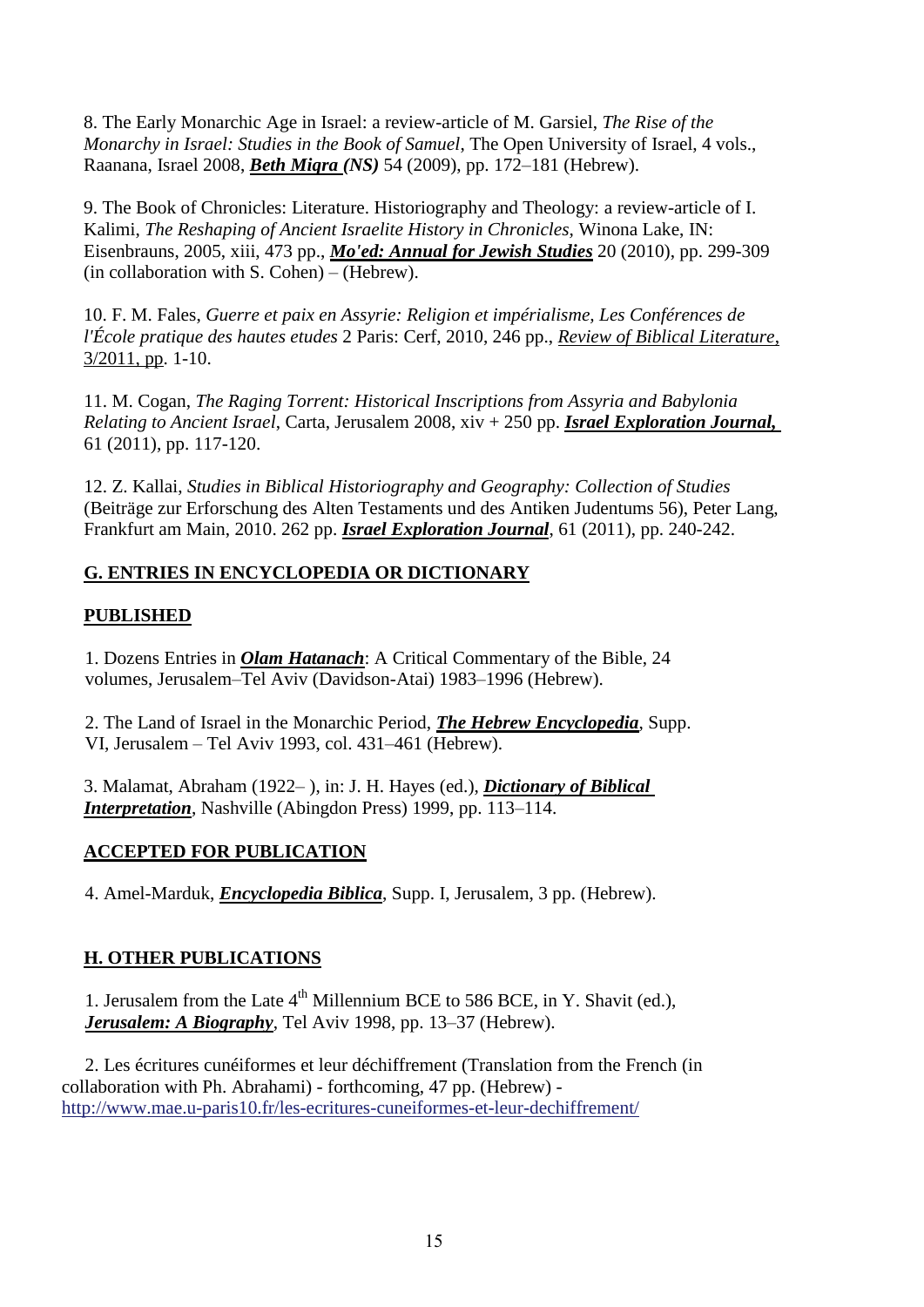# **I. ADDITIONAL COMMENTS AND INFORMATION ON MY SCIENTIFIC ACTIVITY AND RESEARCH PLANS**

In the last two decades I have studied mainly the history of Israel in Biblical times, the Neo-Assyrian Empire, and the Bible, concentrating on the following main subjects:

- 1. Historical Geography of the Land of Israel (see C/1, 3–4, 7, 10, 12, 20, E/4 and more);
- 2. The Formation and the Settlement of the Israelite Tribes (see Ph.D. Thesis; C/8, 23, D/3, 6, E/1–2 and more);
- 3. International Relations (see my books: *The Chronology of the Kings of Israel and Judah* [1996]; and *Israel and Assyria* [2001]; and C/9, 11, 13–14, 16–19, 24, 27, 31, 33, 35; D/2, 9);
- 4. West Semitic and Akkadian Inscriptions (see e.g., C/15, 21, 32, 34; F/1–4, E 9 and more);
- 5. Biblical Historiography (see e.g., C/2, 5–6, 22, 25–26, D/1, 5, 8, 10, 12);
- 6. Biblical studies (see mainly my commentaries on the Books of Joshua and 1 Chronicles); D 12, 12a
- 7. Socio-economic studies (see mainly my last book *The Lower Stratum Families in the Neo-Assyrian Period*; C/28: Financing of Private Commercial Enterprises in the Neo-Assyrian Period: KAV 121 and other Related Texts from Aššur [published in *SAAB* XV]; C/29–30, 36; D/4, 7, 11; E/3 and more).

In the next few years I plan to work on a book entitled *The Deuteronomistic Composition*, *Past, Present and Future* which will concentrate on the great composition of the Deuteronomist. This book will be divided into three parts and 12 chapters. The unity of the composition will be studied in the first part, which will contain chapters on its structure and chronological framework, as well as the relation between the book of Jeremiah and the books of Deuteronomy, Joshua–Kings. I will argue that the distinct resemblances in content and form between the Deuteronomistic editing in Deuteronomy, Joshua–Kings, on the one hand, and in Jeremiah, on the other, may have been that of a single person, who in the mid-sixth century BCE prepared a wide-ranging history of Israel from Moses to Jeremiah. The message of the composition is one of hope and consolation: the destruction and the exile are not presented as a dead end, and are not the *finis* of the relationship between God and his people: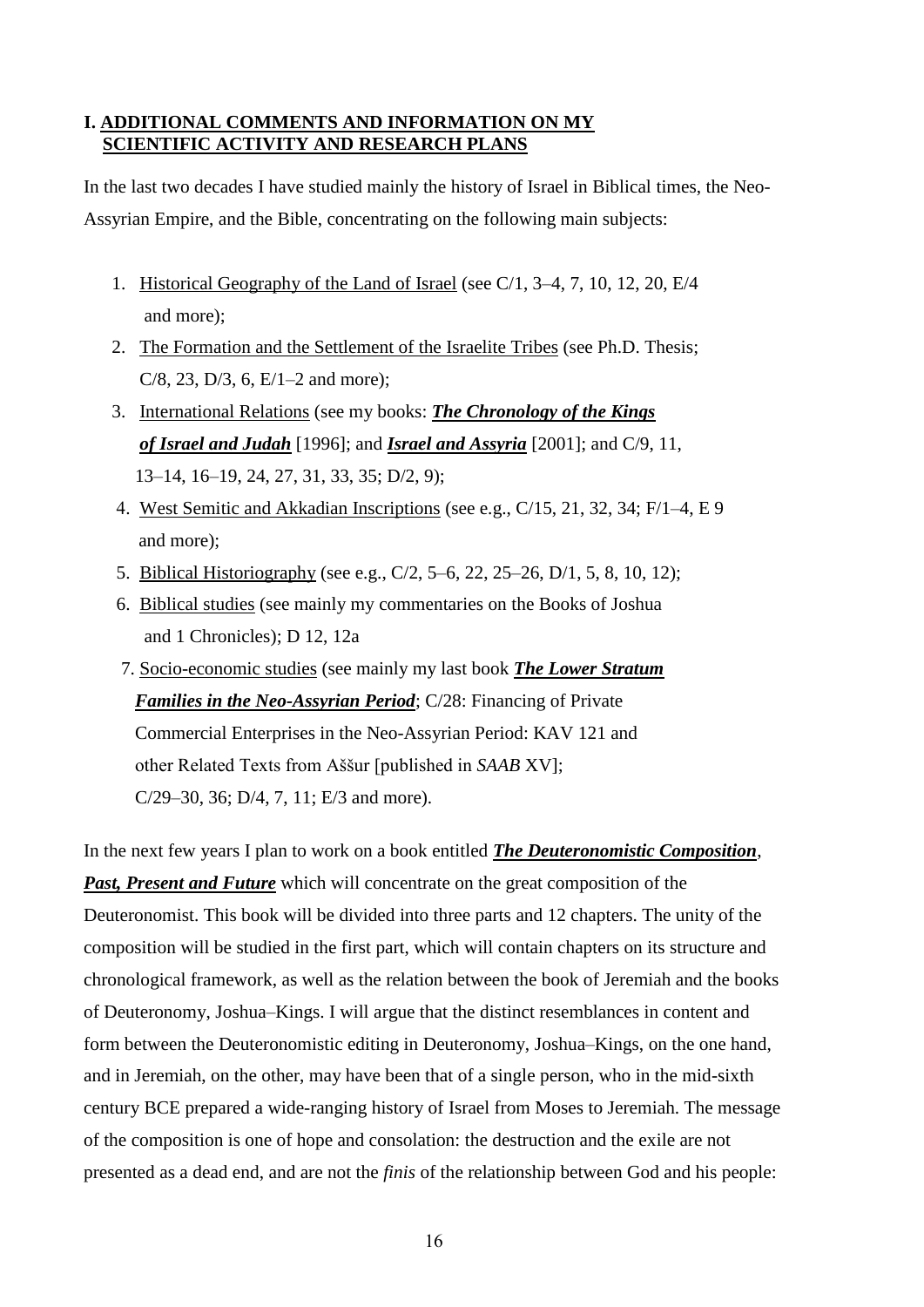on the contrary, this catastrophe is merely the start of a new path. The bond between God and Israel is eternal, and the Israelites will know restoration and redemption. The second part of the book will study the formation of these six books, and the third part will concentrate on the theological and historical perceptions of the Deuteronomist.

I also aim to complete my study on the Upper Stratum families in the Neo-Assyrian period  $(8<sup>th</sup>-6<sup>th</sup>$  centuries BCE). I have studied about 1200 Akkadian texts relating to these 250 families, and I intend to publish my research in a special volume entitled *The Upper Stratum Families in the Neo-Assyrian Period*.

#### **BOOKS IN PREPARATION**

- 1. *The Deuteronomistic Composition: Past, Present and Future*
- 2. *The Upper Stratum Families in the Neo-Assyrian Period*

#### **ARTICLES IN PREPARATION**

- 1. Prices in the Neo-Assyria Period: I. Slaves 45 pp.
- 2. Hezekiah in the Maelstrom between Sennacherib and Shabataka: Goals, Plans and Achievements.
- 3. Joshua and Mosses in the Book of Joshua
- 4. The New Aramaic Inscription from Jabesh Gilead: Language and History (with U.

Schattner-Rieser) – Eretz Israel 32 (2015).

5. The Historicity of the Kingdom of David and Solomon: Biblical and Extra-Biblical data

- 6. Grants and Decrees as a Historical Source: How to Use and to Deal with Them,
- in G-B. Lanfranchi, R. Mattila, R. Rollinger (eds.), *Writing Neo-Assyrian History: Sources,*

*Problems and Approaches. Proceedings of the International Meeting, University of Helsinki,* 

*September 22nd – 25th, 2014* (*State Archives of Assyria Studies*), Helsinki 2016.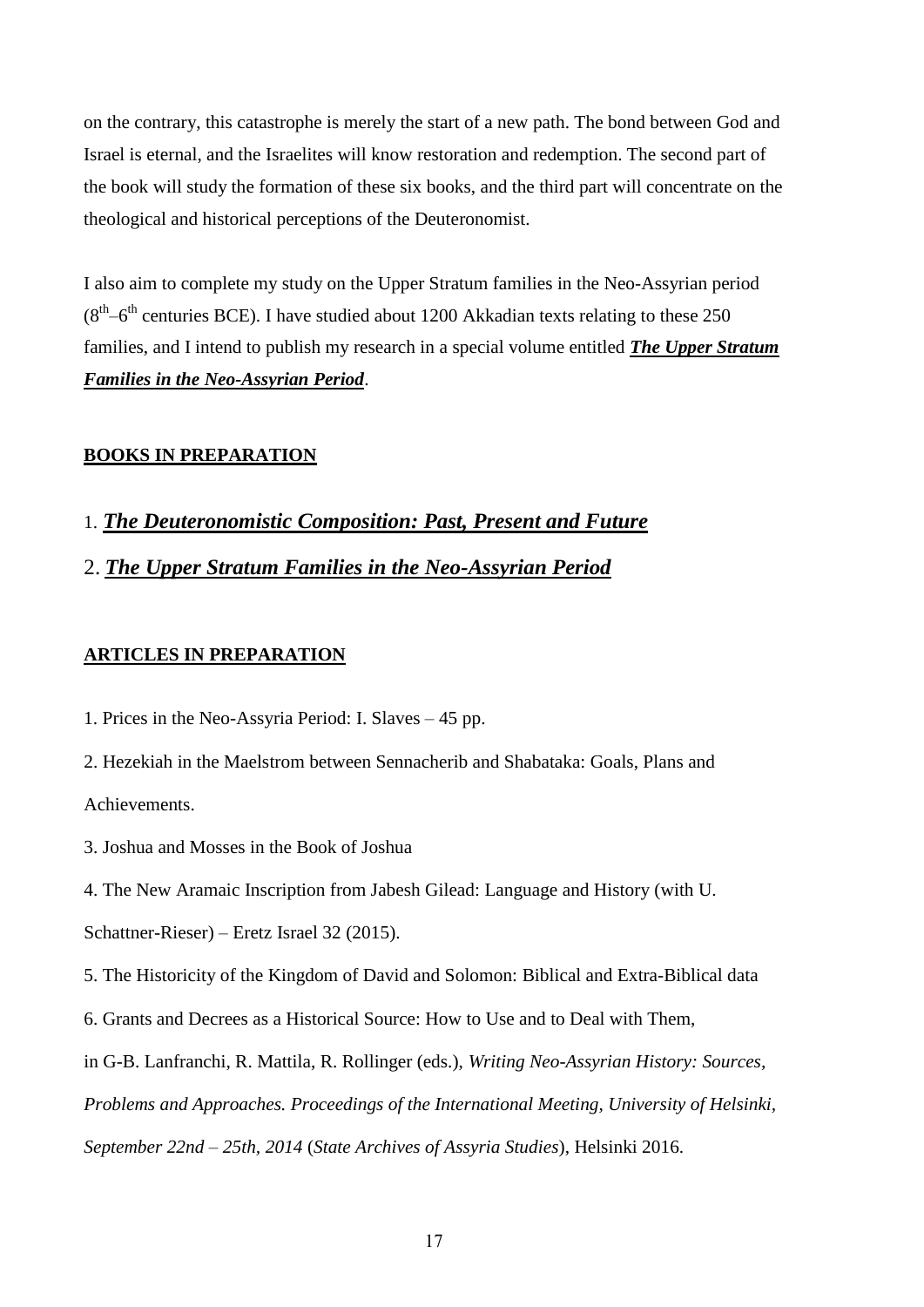# **Professor Gershon Galil**

# **List of Publications 1983-2014**

#### **1983**

1. *The Genealogies of the Tribe of Judah*, Ph. D. Dissertation, The Hebrew University of Jerusalem 1983, pp. 354 + xxxv (Supervisor: Prof. Z. Kallai).

2. Entries in *Genesis, Olam Hatanach*: A Critical Commentary of the Bible, Ramat-Gan (Revivim) 1983 (Hebrew).

3. Entries in *Jeremiah, Olam Hatanach*: A Critical Commentary of the Bible, Ramat-Gan (Revivim) 1983 (Hebrew).

4. Editor and Coordinator of *Jeremiah, Olam Hatanach*: A Critical Commentary of the Bible, Ramat-Gan (Revivim) 1983 (Hebrew).

#### **1984**

5. The Administrative Districts of the Judean Hill Area, *Zion*, 49 (1984), pp. 205-224 (Hebrew).

6. Pristhood and Kingship in the Genealogy of the House of Aaron, *Beth Miqra*, 30 (1984), pp. 168- 172 (Hebrew).

7. The Land of Dan, *Tarbitz*, 54 (1984), pp. 1-19 (Hebrew).

8. Entries in *Ezekiel, Olam Hatanach*: A Critical Commentary of the Bible, Ramat-Gan (Revivim) 1984 (Hebrew).

9. Editor and Coordinator of *Ezekiel, Olam Hatanach*: A Critical Commentary of the Bible, Ramat-Gan (Revivim) 1984 (Hebrew).

#### **1985**

10. *J. Wellhausen, The Judean Clanss and Families (=De Gentibus et Familiis Judaeis)*: Preface, Notes and Translation from the Latin (in collaboration with L. Ulmann) Jerusalem (The Dinur Center) 1985, pp. 10+44+45\* (Hebrew).

11. The Sons of Judah and the Sons of Aaron in Biblical Historiography, *Vetus Testamentum*, 35 (1985), pp. 488-495.

12. The Administrative Division of the Shephelah, *Shnaton: An Annual for Biblical and Ancient Near Eastern Studies*, 9 (1985), pp. 55-71 (Hebrew).

13. Entries in *1 Samuel*, *Olam Hatanach*: A Critical Commentary of the Bible, Ramat-Gan (Revivim) 1985 (Hebrew).

14. Entries in *Ezra-Nehemiah, Olam Hatanach*: A Critical Commentary of the Bible, Ramat-Gan (Revivim) 1985 (Hebrew).

15. Editor and Coordinator of *1 Samuel*, *Olam Hatanach*: A Critical Commentary of the Bible, Ramat-Gan (Revivim) 1985 (Hebrew).

16. Editor and Coordinator of *Ezra-Nehemiah, Olam Hatanach*: A Critical Commentary of the Bible, Ramat-Gan (Revivim) 1985 (Hebrew).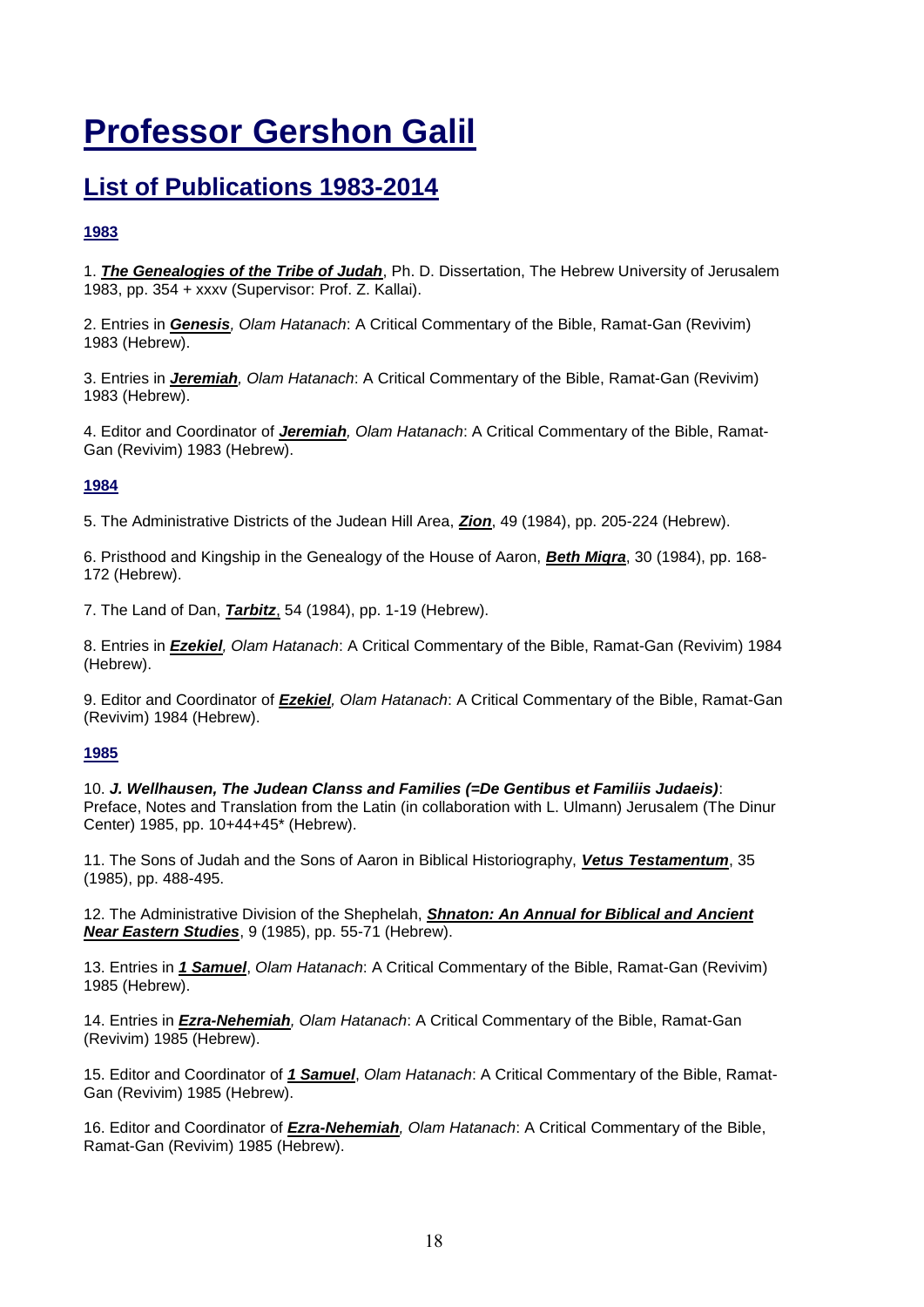17. Entries in *Numbers, Olam Hatanach*: A Critical Commentary of the Bible, Ramat-Gan (Revivim) 1986 (Hebrew).

18. Entries in *Isaiah, Olam Hatanach*: A Critical Commentary of the Bible, Ramat-Gan (Revivim) 1986 (Hebrew).

19. Editor and Coordinator of *Numbers, Olam Hatanach*: A Critical Commentary of the Bible, Ramat-Gan (Revivim) 1986 (Hebrew).

20. Editor and Coordinator of *Isaiah, Olam Hatanach*: A Critical Commentary of the Bible, Ramat-Gan (Revivim) 1986 (Hebrew).

#### **1987**

21. The Administrative Division of the Kingdom of Judah in Light of the Epigraphical Data, *Zion*, 52 (1987), pp. 495-509 (Hebrew).

22. Entries in *Leviticus, Olam Hatanach*: A Critical Commentary of the Bible, Ramat-Gan (Revivim) 1987 (Hebrew).

23. Editor and Coordinator of *Leviticus, Olam Hatanach*: A Critical Commentary of the Bible, Ramat-Gan (Revivim) 1987 (Hebrew).

24 . Editor and Coordinator of *Song of Songs, Ruth and Lamentations*, *Olam Hatanach*: A Critical Commentary of the Bible, Ramat-Gan (Revivim) 1987 (Hebrew).

#### **1988**

25. Sennacherib Versus Hezekiah: A New Look at the Assyrian Campaign to the West in 701 BCE, *Zion*, 53 (1988), pp. 1-12 (Hebrew).

26. On the use of Epigraphical Sources for the Study of Biblical History, *Zion*, 53 (1988), pp. 214-216 (Hebrew).

27 . Editor and Coordinator of *Kohelet, Ester, and Daniel, Olam Hatanach*: A Critical Commentary of the Bible, Ramat-Gan (Revivim) 1988 (Hebrew).

#### **1989**

28. Entries in *2 Samuel, Olam Hatanach*: A Critical Commentary of the Bible, Ramat-Gan (Revivim) 1987 (Hebrew).

29. Editor and Coordinator of *2 Samuel, Olam Hatanach*: A Critical Commentary of the Bible, Ramat-Gan (Revivim) 1987 (Hebrew).

#### **1990**

30. The Pre-Davidic Period in Chronicles, *Zion*, 55 (1990), pp. 1-26 (Hebrew).

31. Geba?, Beth-Dagon and the Boundary between Asher and Zebulun, *Cathedra*, 57 (1990), pp. 3- 18 (Hebrew).

32. The Formation of Judah, *Proceedings of the Tenth World Congress of Jewish Studies, Division A, The Bible and its World*, Jerusalem 1990, pp. 1-8 (Hebrew).**1991** 33. The Chronicler's Genealogies of Ephraim, *Biblische Notizen*, 56 (1991), pp. 11-14.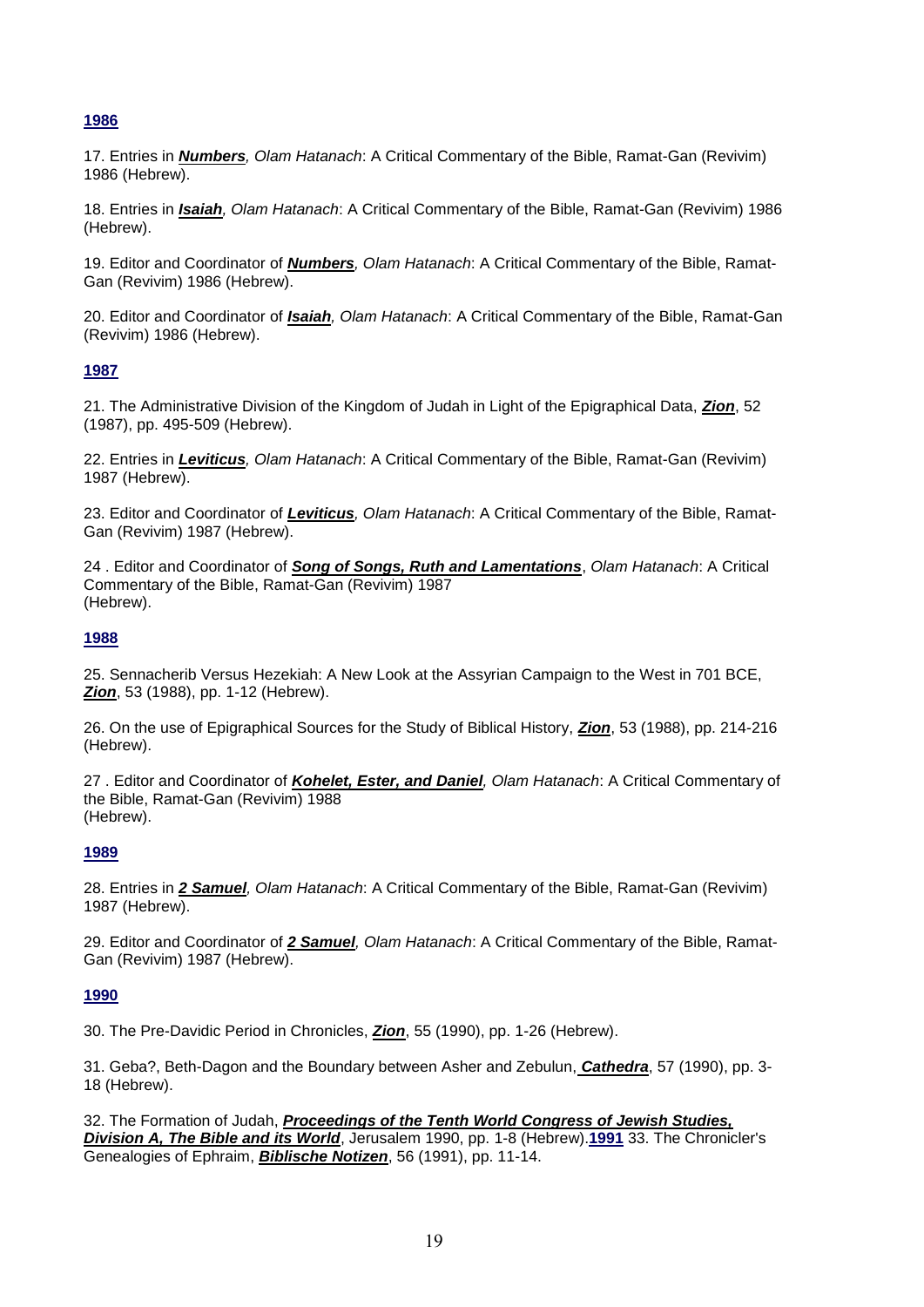34. The Genealogy of Ephraim in I Chronicles 7, *Beth Miqra*, 36 (1991), pp. 139-143 (Hebrew)

35. A New Look at the Cronology of the Last Kings of Judah, *Zion*, 56 (1991), pp. 5-19 (Hebrew).

36. The Babylonian Calendar and the Chronology of the Last Kings of Judah, *Biblica*, 72 (1991), pp. 367-378.

#### **1992**

37. Pirathon, Timnatha and the Fortifications of Bacchides, *Cathedra*, 63 (1992), pp. 22-30 (Hebrew).

38. Judah and Assyria in the Sargonid Period, *Zion*, 57 (1992), pp. 111-133 (Hebrew).

39. Geba?-Ephraim and the Northern Boundary of the Kingdom of Judah in the Days of Josiah, *Tarbitz*, 61 (1992), pp. 1-13 (Hebrew).

40. Conflicts between Assyrian Vassals, *State Archives of Assyria Bulletin,*6 (1992), pp. 55-63.

#### **1993**

41. Pirathon, Parathon and Timnatha, *Zeitschrift des Deutschen Palastina-Vareins*, 109 (1993), pp. 49-53.

42. Geba?-Ephraim and the Northern Boundary of Judah in the Days of Josiah, *Revue biblique*, 100 (1993), pp. 358-367.

43. The Land of Israel in the Monarchic Period, *The Hebrew Encyclopedia*, Supp. VI, Jerusalem - Tel Aviv 1993, col. 431-461 (Hebrew).

44. Entries in *Exodus, Olam Hatanach*: A Critical Commentary of the Bible, Jerusalem-Tel-Aviv (Davidson-Atai) 1993 (Hebrew).

45. Entries in *1 Kings, Olam Hatanach*: A Critical Commentary of the Bible, Jerusalem-Tel-Aviv (Davidson-Atai) 1993 (Hebrew).

46. Entries in *2 Kings, Olam Hatanach*: A Critical Commentary of the Bible, Jerusalem-Tel-Aviv (Davidson-Atai) 1993 (Hebrew).

47. Editor and Coordinator of *Exodus, Olam Hatanach*: A Critical Commentary of the Bible, Jerusalem-Tel-Aviv (Davidson-Atai) 1993 (Hebrew).

48. Editor and Coordinator of *1 Kings, Olam Hatanach*: A Critical Commentary of the Bible, Jerusalem-Tel-Aviv (Davidson-Atai) 1993 (Hebrew).

49. Editor and Coordinator of *2 Kings, Olam Hatanach*: A Critical Commentary of the Bible, Jerusalem-Tel-Aviv (Davidson-Atai) 1993 (Hebrew).

#### **1994**

50. *The Book of Joshua*. A Critical Commentary on the Book of Joshua, with an Introduction (in collaboration with Y. Zakovitz; *Olam Hatanach*), Jerusalem-Tel Aviv (Davidson-Atai) 1994, 224 pp. (Hebrew)

51. The Crystallization of the Book of Joshua, *Proceedings of the Eleventh World Congress of Jewish Studies, Division A, The Bible and its World*, Jerusalem 1994, pp. 47-53 (Hebrew).

52. Entries in *Judges, Olam Hatanach*: A Critical Commentary of the Bible, Jerusalem-Tel-Aviv (Davidson-Atai) 1994 (Hebrew).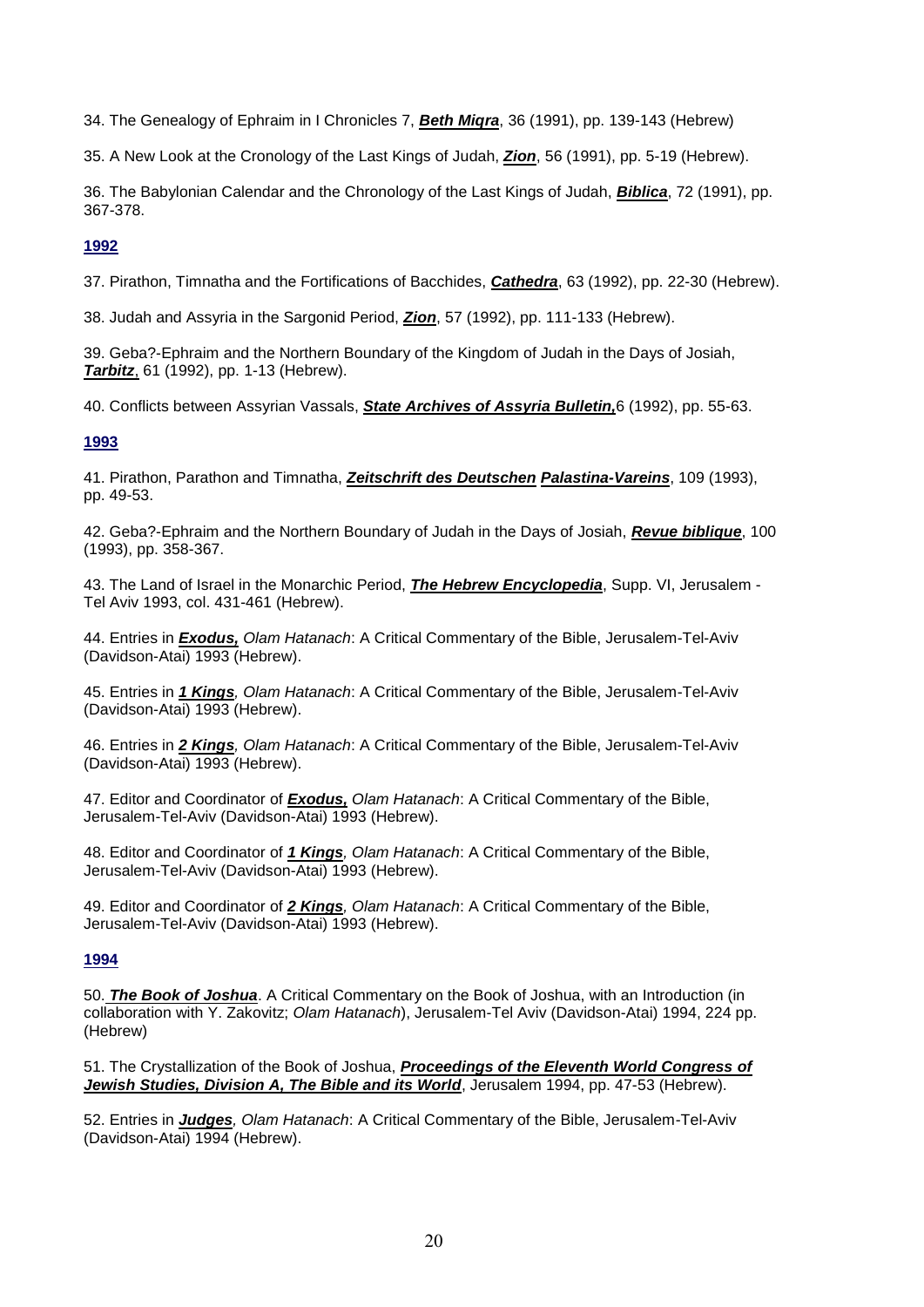53. Editor and Coordinator of *Judges, Olam Hatanach*: A Critical Commentary of the Bible, Jerusalem-Tel-Aviv (Davidson-Atai) 1994 (Hebrew).

54. Editor and Coordinator of *The Twelve Minor Prophets - vol. I, Olam Hatanach*: A Critical Commentary of the Bible, Jerusalem-Tel-Aviv (Davidson-Atai) 1994 (Hebrew).

#### **1995**

55. *The Book of I Chronicles*. A Critical Commentary on the Book of Chronicles, with an Introduction (in collaboration with M. Garsiel, M. Kochman and Y. Amit; *Olam Hatanach*), Jerusalem-Tel Aviv (Davidson-Atai) 1995, 288 pp. (Hebrew)

56. The Last Years of the Kingdom of Israel and the Fall of Samaria, *The Catholic Biblical Quarterly*, 57 (1995), pp. 52-65.

57. New Look at the "Azekah Inscription", *Revue biblique*, 102 (1995), pp. 321-329.

58. Entries in *Deuteronomy, Olam Hatanach*: A Critical Commentary of the Bible, Jerusalem-Tel-Aviv (Davidson-Atai) 1995 (Hebrew).

59. Entries in *2 Chronicles, Olam Hatanach*: A Critical Commentary of the Bible, Jerusalem-Tel-Aviv (Davidson-Atai) 1995 (Hebrew).

60. Editor and Coordinator of *Deuteronomy, Olam Hatanach*: A Critical Commentary of the Bible, Jerusalem-Tel-Aviv (Davidson-Atai) 1995 (Hebrew).

61. Editor and Coordinator of *2 Chronicles, Olam Hatanach*: A Critical Commentary of the Bible, Jerusalem-Tel-Aviv (Davidson-Atai) 1995 (Hebrew).

62. Editor and Coordinator of *The Twelve Minor Prophets - vol. II, Olam Hatanach*: A Critical Commentary of the Bible, Jerusalem-Tel-Aviv (Davidson-Atai) 1995 (Hebrew).

63. Editor and Coordinator of *The Psalms - vol. II, Olam Hatanach*: A Critical Commentary of the Bible, Jerusalem-Tel-Aviv (Davidson-Atai) 1995 (Hebrew).

#### **1996**

64. *The Chronology of the Kings of Israel and Judah,* Leiden-New York-Koln, E. J. Brill, 1996, (SHCANE 9) XIX + 180 pp.

65. The Chronological Data in the Greek Text of Kings, *Shnaton: An Annual for Biblical and Ancient Near Eastern Studies*, 11 (1996), pp. 56-77 (Hebrew).

66. Review: Who wrote the Book of Joshua, *HAARETZ*, July 5, 1996, pp. 5, 26 (Hebrew).

67. Entries in *Job, Olam Hatanach*: A Critical Commentary of the Bible, Jerusalem-Tel-Aviv (Davidson-Atai) 1996 (Hebrew).

68. Editor and Coordinator of *Job, Olam Hatanach*: A Critical Commentary of the Bible, Jerusalem-Tel-Aviv (Davidson-Atai) 1996 (Hebrew).

69. Editor and Coordinator of *The Psalms - vol. I, Olam Hatanach*: A Critical Commentary of the Bible, Jerusalem-Tel-Aviv (Davidson-Atai) 1995 (Hebrew).

70. Editor and Coordinator of *Proverbs, Olam Hatanach*: A Critical Commentary of the Bible, Jerusalem-Tel-Aviv (Davidson-Atai) 1995 (Hebrew).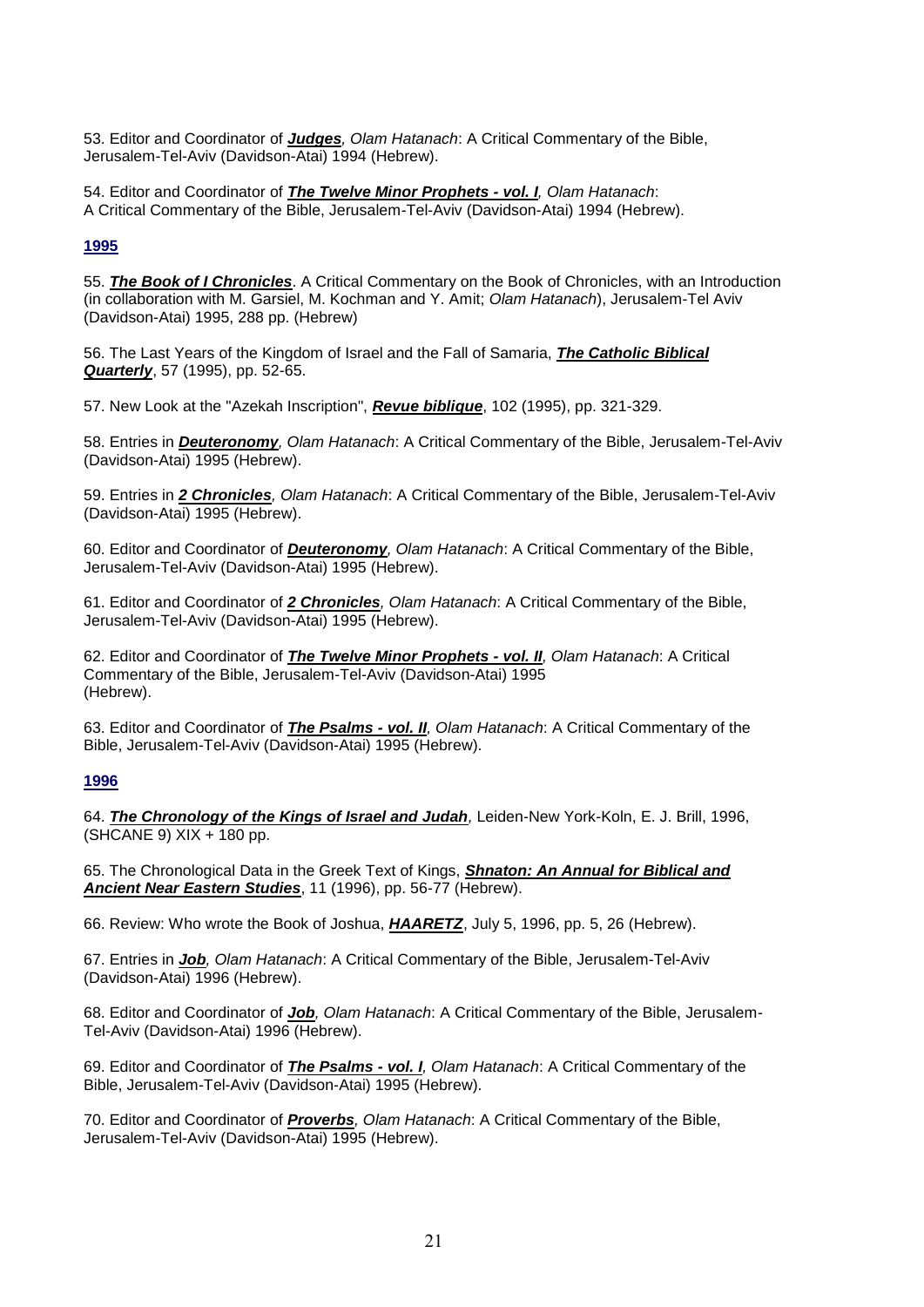71. The Canaanite City States in the 14th Century BCE, *Cathedra*, 84 (1997), pp. 7-52 (Hebrew).

#### **1998**

72. Ashtaroth in the Amarna Period, *Israel Oriental Studies*, 18 (1998), pp. 373-385.

73. The Economic Activity of Wealthy Families in Nineveh in the 8th and 7th Centuries BCE*,* in I. Bartal and I. Gafni (eds.), *Sexuality and the Family in History*, Jerusalem 1998, pp. 27-41 (Hebrew).

74. Jerusalem from the Late 4th Millennium BCE to 586 BCE, in Y. Shavit (ed.), *Jerusalem: A Biography*, Tel Aviv 1998, pp. 13-37 (Hebrew).

#### **1999**

75. The Historical Reliability of the Book of Chronicles, in: Y. Avishur and R. Deutsch (eds.), *Michael: Historical, Epigraphical and Biblical Studies in Honor of Prof. Michael Heltzer,* Tel Aviv - Jaffa 1999, pp. 55\*-62\* (Hebrew).

76. Malamat, Abraham (1922- ), in: J. H. Hayes (ed.), *Dictionary of Biblical Interpretation*, Nashville (Abingdon Press) 1999, pp. 113-114.

#### **2000**

77. *Studies in Historical Geography and Biblical Historiography presented to Zecharia Kallai*, G. Galil and M. Weinfeld (eds.), Leiden-Boston- Koln, E.J.BRILL, 2000 (= Supplement to Vetus Tesatamentum, LXXXI), 280 pp.

78. A New Look at the Inscriptions of Tiglath-Pileser III, *Biblica*, 81 (2000), pp. 511-520.

79. The Historical Context of Judah 19: 40-48, *Biblische Notizen*, 104 (2000), pp. 11-15.

80. The Boundaries of Aram-Damascus, in: *Studies in Historical Geography and Biblical Historiography presented to Zecharia Kallai*, G. Galil and M. Weinfeld (eds.), Leiden, 2000 (= Supplement to Vetus Tesatamentum, LXXXI), pp. 35-41.

#### **2001**

81. *Israel and Assyria,* Haifa - Tel Aviv(Haifa University Press and Zmora-Bitan) 2001, 184 pp. This book was awarded the BAHAT PRIZE, 2000 (the first prize).

82. A Re-arrangement of the Fragments of the Tel Dan Inscription and the Relations between Israel and Aram, *Palestine Exploration Quarterly*, 133 (2001), pp. 16-21.

83. The Tel Dan Inscription, in: Z. Talshir *et al.* (eds.), *Homage to Samuel: Studies in the World of the Bible*, Jerusalem 2001, pp. 67-74 (Hebrew).

84. The Massage of the Book of Kings in Relation to the Deuteronomy and Jeremiah*, Bibliotheca Sacra*, 158 (2001), pp. 406-414.

85. The Jerahmeelites and the Negeb of Judah, *The Journal of the Ancient Near Eastern Society,*  28 (2001), pp. 33-42.

86. Two Neo-Assyrian Tablets from Tel Hadid, *Nouvelles Assyriologiques Breves et Utilitaires*, 2001/3, pp. 68-69.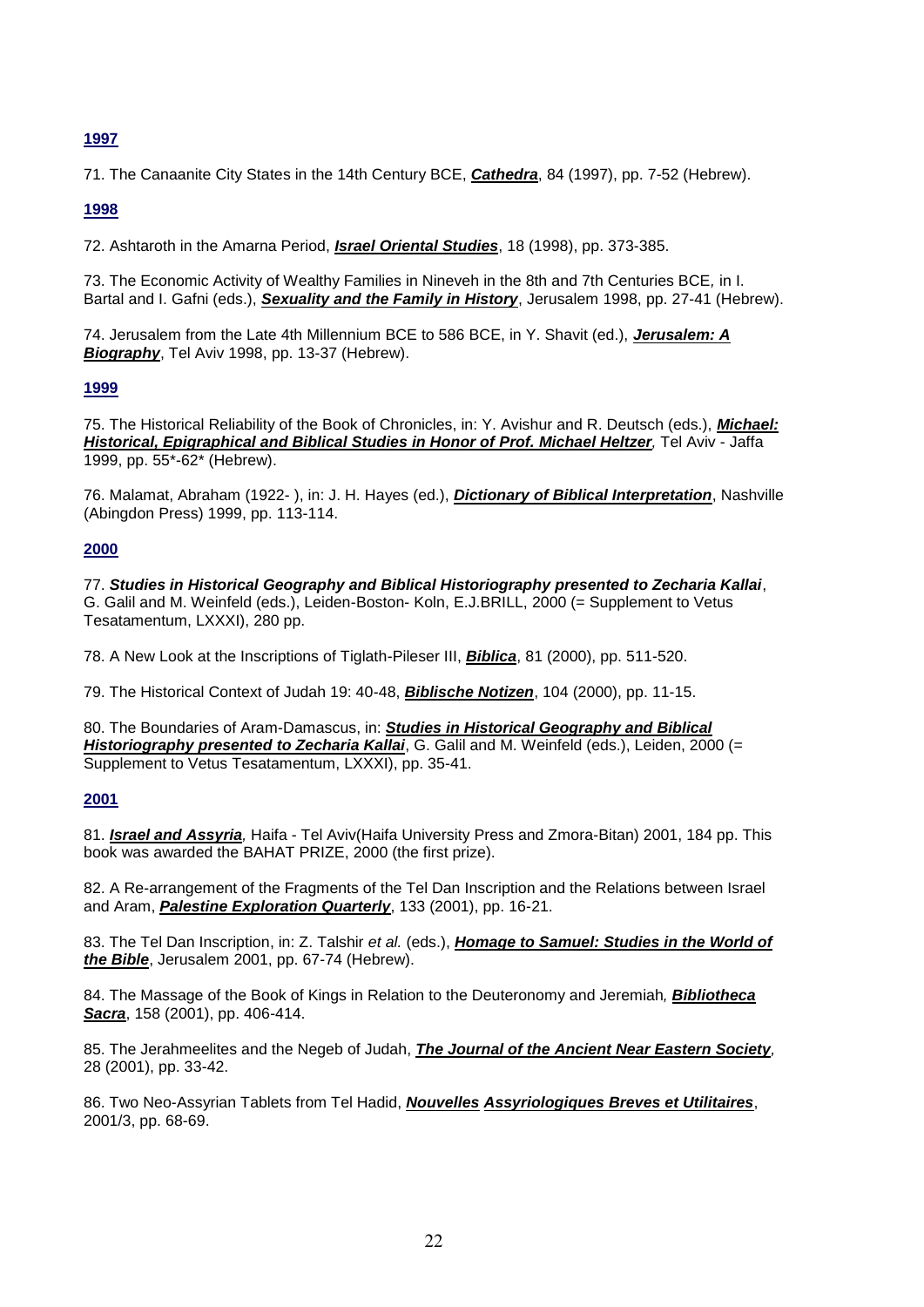87. Shalmaneser III in the West, *Revue biblique,*109 (2002), pp. 40-56.

#### **2004**

88. The Message of the Book of Kings and the Deuteronomistic History, in: M. Heltzer and M.Malul (eds.), *Teshurot LaAvishur: Studies in the Bible and the Ancient Near East, in Hebrew and Semitic Languages. Festschrift Presented to Prof. Yitzhak Avishur on the Occasion of his 65th Birthday,* Tel Aviv - Jaffa 2004, pp. 179-184 (Hebrew).

89. The "Synchronistic History" and the Book of Chronicles: Reconsidering the Reliability of Ancient Near Eastern Texts*, Henoch*, 26 (2004), pp. 136-144.

90. The Chronological Framework of the Deuteronomistic History, *Biblica*, 85 (2004), pp. 413-421.

#### **2005**

91. The Formation of I Chr 2:3-4:23 and the Election of King David, in: Y. Sefati, P. Artzi, Ch. Cohen, B.L.Eichler and V.A.Hurowitz (eds.), *"An Experienced Scribe who neglects nothing", Ancient Near Eastern Studies in Honor of Jacob Klein*, Bethesda, MD 2005, pp. 707-717

#### **2006**

92. Financing of Private Commercial Enterprises in the Neo-Assyrian Period: KAV 121 and other Related Texts from Assur, *State Archives of Assyria Bulletin,* 15 (2006), pp. 21-41.

93. Review of M. CHRISTINE TETLEY, The Reconstructed Chronology of the Divided Kingdom (Winona Lake, IN: Esenbrauns, 2005), pp. xiv+194"*, The Catholic Biblical Quarterly*, 68 (2006), pp. 131-133.

94. Review of S. Ahituv, Haktav VeHaMiktav, Jerusalem 2005, 465 pp.", *Qadmoniot*, 39 (2006), pp. 126-127 (Hebrew)

95. ADD 79 (=SAA XIV 209) reconsidered, *Nouvelles Assyriologiques Breves et Utilitaires*, 2006/1, no. 02, p. 2.

#### **2007**

96. *The Lower Stratum Families in the Neo-Assyrian Period,* Leiden - Boston (BRILL) 2007 (CHANE 27), xviii + 403 pp.

97. David and Hazael: War, Peace, Stones and Memory, *Palestine Exploration Journal* 139 (2007), pp. 79-84.

98. Israelite Exiles in Media: A New Look at ND 2443+, *Beth Miqra*, 52 (2007), pp. 41-60 (Hebrew)

99. E-Review of R. W. Klein, *1 Chronicles: A Commentary* (Hermeneia: A critical and Historical Commentary on the Bible; Minneapolis, MN: Fortress Press, 2006), pp. xxi + 561.",*Review of Biblical Literature*, 5/2007, pp. 1-4.

100. "David and Hazael: War, Peace, Stones and Memory ", *Palestine Exploration Journal*, 139 (2007), pp. 79-84.

101. The Rise and Fall of Two Regional Empires, *SHNATON: An Annual for Biblical and Ancient Near Eastern Studies,* 17 (2007), pp. 3-14.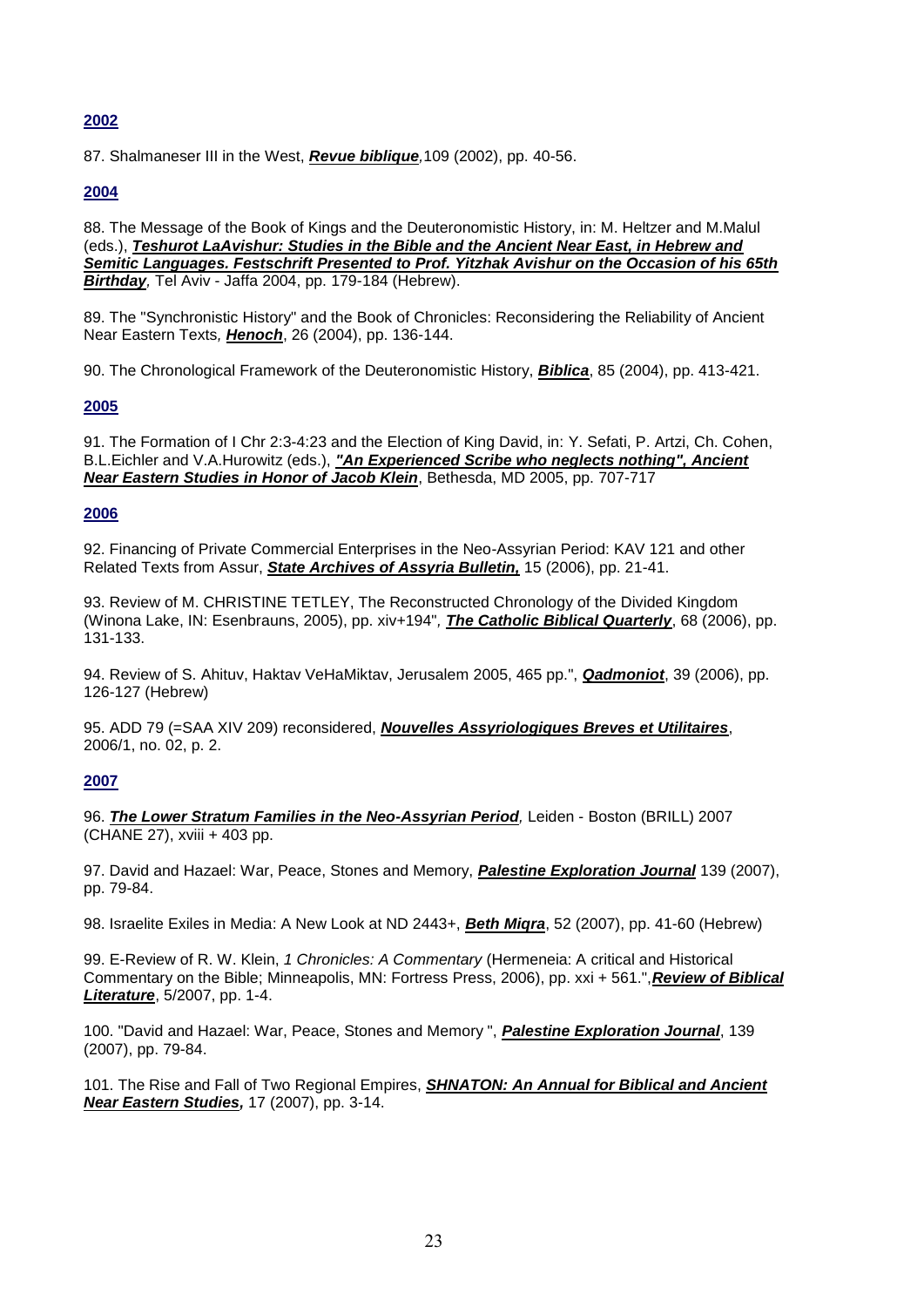102. A New Look at a Neo-Assyrian sale of "Land and People", in: M. Cogan and D. Kahn (eds.), *Treasures on Camel's Humps: Historical and Literary Studies presented to Israel Eph'al*, Jerusalem 2008, pp. 71-82.

10*3.* Review of Shalom M. Paul, *Isaiah 40-66: Introduction and Commentary* (MIKRA LEYISRA'EL). I-II, Tel-Aviv and Jerusalem 2008, pp. xvi + 619, *HAARETZ* , 10.6.2008, p. 4 (Hebrew).

104. Polemics and Propaganda in the Deuteronomistic History", in S. Bar (ed.), *In the Hill-Country, and in the Shephelah, and in the Arabah (Joshua 12, 8): Studies and Reseaerches Presented to Adam Zertal in the Thirties Anniversary of the Manasseh Hill-Country Survey*, Jerusalem 2008, pp. 239-247 (Hebrew).

105. *Alltagstexte aus neuassyrischen Archiven und Bibliotheken der Stadt Assur*. By Betina Faist. Studien zu den Assur-Texten, vol. 3. Wiesbaden: Harrassowitz Verlag, 2007. Pp. xx + 250, plates, *Journal of the American Oriental Society*, 128 (2008), pp. 7-8.

#### **2009**

106. *Homeland and Exile: Biblical and Ancient Near Eastern Studies in Honour of Bustenay Oded*, G. Galil, M. Geller and A. Millard (eds.), Leiden - Boston, BRILL, 2009 (= Supplement to Vetus Tesatamentum, CXXX), xxiv + 643 pp.

107. Israelite Exiles in Media: A New Look at ND 2443+, *Vetus Testamentum* 59 (2009), pp. 71-79.

108. The Formation of the Clan of Hur, in: S. Vargon *et al.* (eds.), *Studies in Bible and Exegesis*, 8 (2009), pp. 409-425 (Hebrew) - (Refereed).

109.The Galilee between Israel and Damascus, in: Z. Safrai (ed.),*Galilee Studies,* Ramat-Gan 2009, pp. 26-36. (Hebrew).

110. J. T. Sparks, *The Chronicler's Genealogies: Towards anUnderstanding of 1 Chronicles 1-9,*  Society of Biblical Literature Academia Biblica 28, Atlanta: Society of Biblical Literature, 2008. Pp. xvi +385,

*Review of Biblical Literature*, 7/2009, pp. 1-7.

111. "International Private Commerce in the Neo-Assyrian Period", *Eretz Israel*, 29 (2009), pp. 92-99 (Hebrew).

112. Appropriation of Land by Officials in the Neo-Assyrian Period, In: G. Galil, M. Geller and A. Millard (eds.), *Homeland and Exile: Biblical and Ancient Near Eastern Studies in Honour of Bustenay Oded*, Leiden – Boston 2009 (= Supplement to Vetus Tesatamentum, CXXX), pp. 95–119.

113. Time and Memory in the Deuteronomistic History, in: M. Garsiel *et al.* (eds.), *Studies in Bible and Exegesis*, 10 (2009), pp. 179–195 (Hebrew).

114. The Early Monarchic Age in Israel: a review of Moshe Garsiel, *The Rise of the Monarchy in Israel: Studies in the Book of Samuel*, The Open University of Israel, 4 vols., Raanana, Israel 2008 *Beth Miqra (NS)* 54 (2009), pp. 172-181 (Hebrew).

#### **2010**

115. Forbidden Boundaries: Ideology and Reality, *Beer Sheva*, 19 (2010), pp. 71–91 (Hebrew).

116. The Hebrew Inscription from Khirbet Qeiyafa/Neta'im: Script, Language, Literature and History, *Ugarit-Forschungen*, 41 (2009) [2010], pp. 193–242.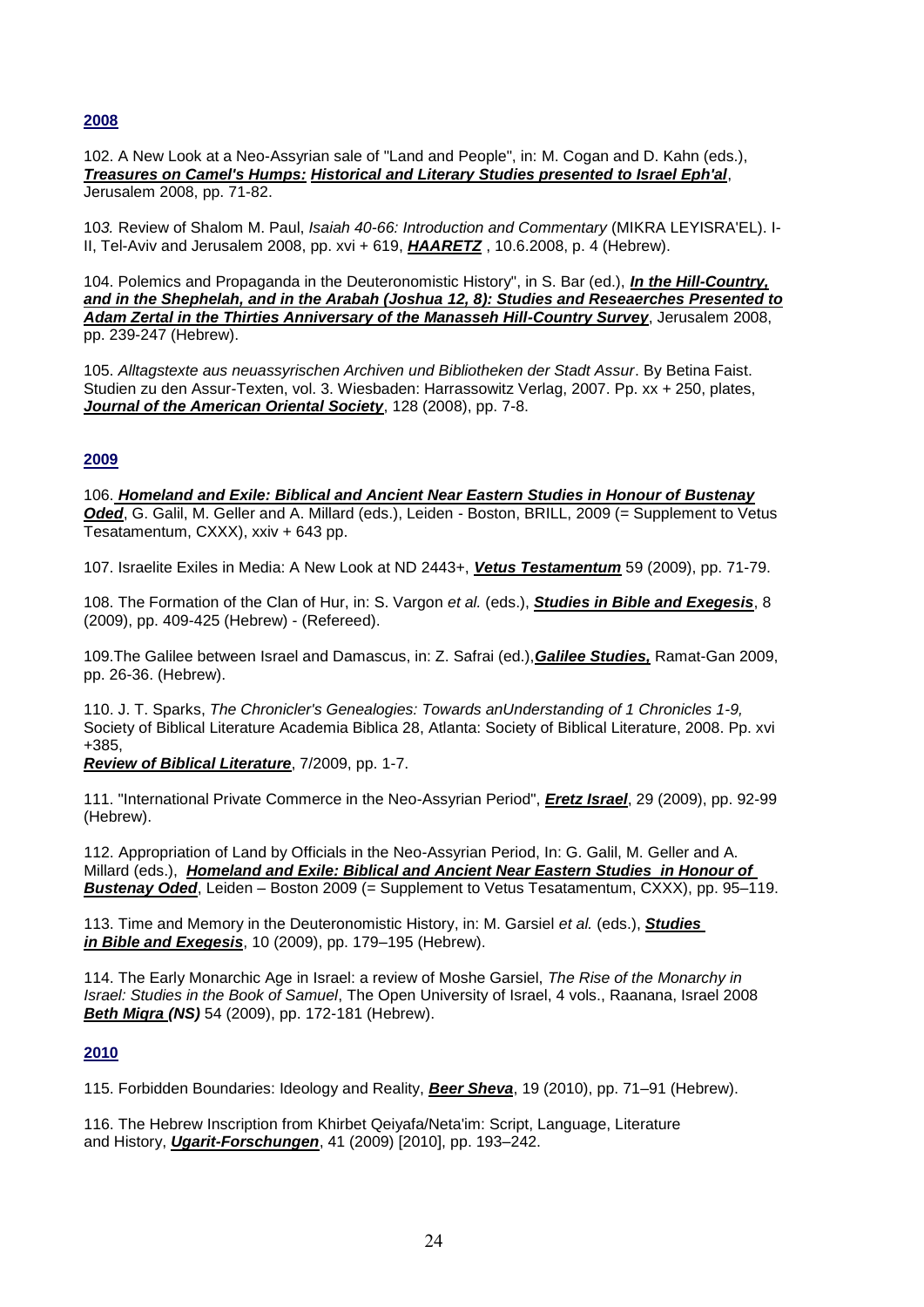117. Dates and Calendar in Kings, in: A. Lemaire and B. Halpern (eds.),*The Books of Kings: (Supplements to Vetus Testamentum*), *Sources, Composition, Historiography and Reception* Leiden – Boston 2010, pp. 427–443.

118. King David's First Decade as King of Jerusalem and his Relations with the Philistines in Light of the Qeiyafa Excavations and Inscription, in: E. Baruch, A. Levy-Reifer and A. Faust (eds.), *New Studies on Jerusalem* **– Volume 16**, Ramat-Gan 2010, pp. 21–71 (Hebrew).

119. The Book of Chronicles: Literature. Historiography and Theology: a review-article of I. Kalimi, *The Reshaping of Ancient Israelite History in Chronicles,* Winona Lake, IN: Eisenbrauns, 2005, xiii, 473 pp., *Mo'ed: Annual for Jewish Studies* 20 (2010), pp. 299-309 (in collaboration with Sarit Cohen) – (Hebrew).

120. "The secret things belong to the Lord our God" (Deut 29: 29): Retribution in the Persian Period, *Transeuphratène* 39 (2010), pp. 89–94.

#### **2011**

121. F. M. Fales, *Guerre et paix en Assyrie: Religion et impérialisme, Les Conférences de l'École pratique des hautes etudes* 2 Paris: Cerf, 2010, 246 pp., *Review of Biblical Literature*, 3/2011, pp. 1- 10.

122. M. Cogan, *The Raging Torrent: Historical Inscriptions from Assyria and Babylonia Relating to Ancient Israel*, Carta, Jerusalem 2008, xiv + 250 pp. *Israel Exploration Journal,* 61 (2011), pp. 117- 120.

123. Z. Kallai, *Studies in Biblical Historiography and Geography: Collection of Studies* (Beiträge zur Erforschung des Alten Testaments und des Antiken Judentums 56), Peter Lang, Frankfurt am Main, 2010. 262 pp. *Israel Exploration Journal*, 61 (2011), pp. 240-242.

#### **2012**

124**.** Polemics and Propaganda in the Deuteronomistic Composition, in G. B. Lanfranchi, D. M. Bonacossi, C. Pappi, and S. Ponchia (eds.), *Leggo! Studies Presented to Frederick Mario Fales on the Occasion of His 65th Birthday*, Wiesbaden (Harrassowitz Verlag) 2012, pp. 293–306.

125. The Socio-economic Status of the People enumerated in Sales of "Land and People" in the Neo-Assyrian Period, in K. Abraham and J. Fleishman (eds.), *Looking at the Ancient Near East and the Bible Through the same Eyes: A Tribute to Aaron Skaist*, Bethesda MD (CDL Press) 2012, pp. 221-236.

126. Solomon's Temple: Fiction or Reality?, in G. Galil *et al* (eds.), *The Ancient Near East in the 12th -10th Centuries BCE: Culture and History*, Münster 2012, pp. 137-148.

127. Retribution in the Book of Chronicles, in: M. Gruber *et al* (eds.), *TESHURA LE-ZAFRIRA: Studies in the Bible, the History of Israel and the Ancient Near East, Presented to Zafrira Ben-Barak),*Beer Sheva 2012, pp. 109-117 (Hebrew).

#### **2013**

128. David, King of Israel, between the Arameans and the Northern and Southern Sea Peoples in Light of New Epigraphic and Archaeological Data *Ugarit-Forschungen*, 44 (2013), pp. 159–174. 129. *"*'yyn ḫlq' The Oldest Hebrew Inscription from Jerusalem", *Strata: Bulletin of the Anglo-Israel Archaeological Society,* 31 (2013), pp. 5–26.

130. Solomon's Temple: Fiction or Reality?, in M. Avioz *et al.* (ed.)*, Zer Rimmonim. FS Rimmon Kasher*, Atlanta, 2013, pp. 117-131 (Hebrew).